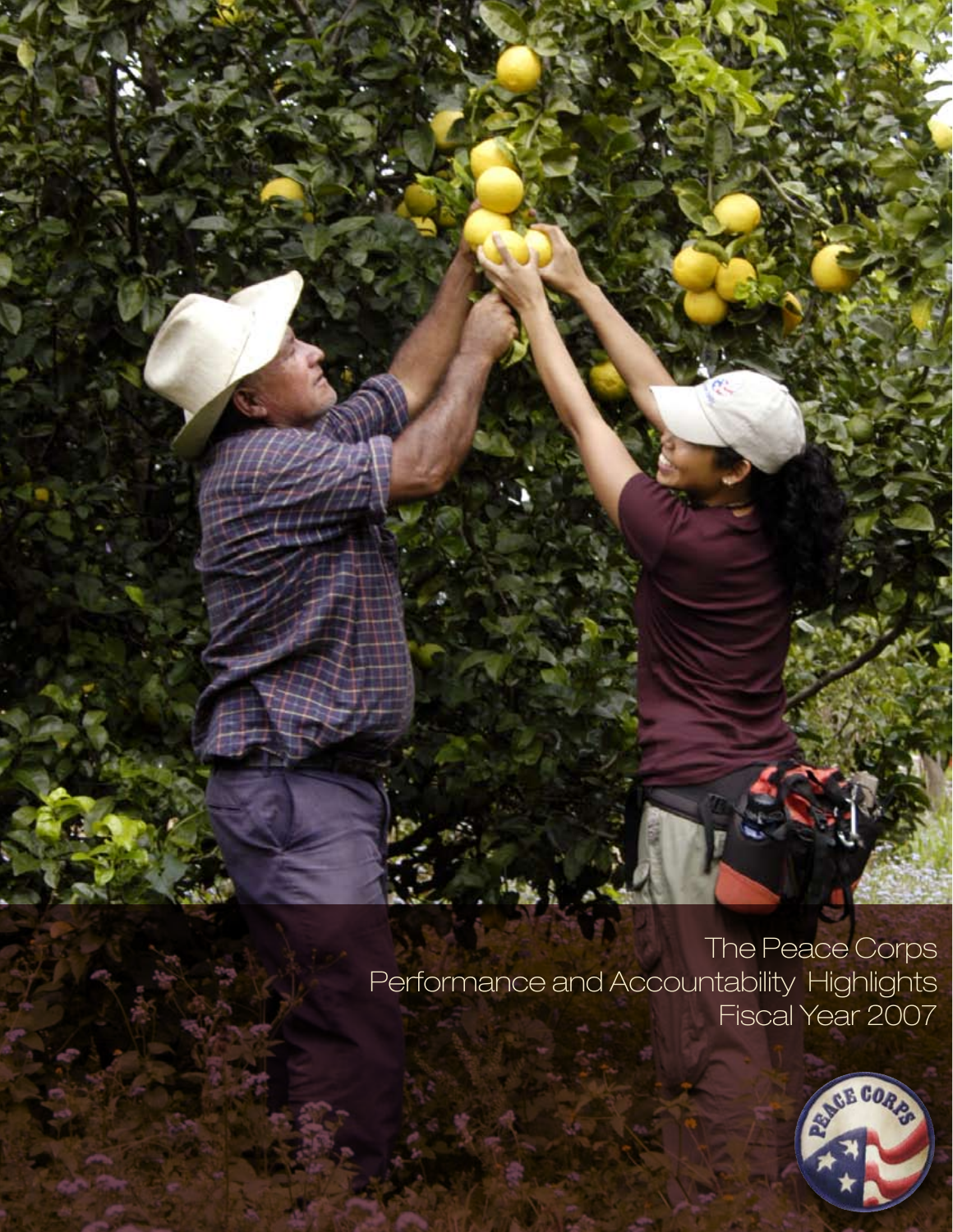# Contents

## Message from the Director

| Management's Discussion and Analysis               |                |
|----------------------------------------------------|----------------|
| Mission and Organizational Structure               | $\overline{2}$ |
| Key Performance Measures                           | 4              |
| Analysis of Financial Statements                   | 7              |
| Analysis of Systems, Controls and Legal Compliance | 9              |
| Management Assurances                              |                |
| Core Issues                                        | 10             |
| <b>Financial Section</b>                           |                |
| Message from the Chief Financial Officer           | 13             |
| <b>Financial Statements</b>                        | 16             |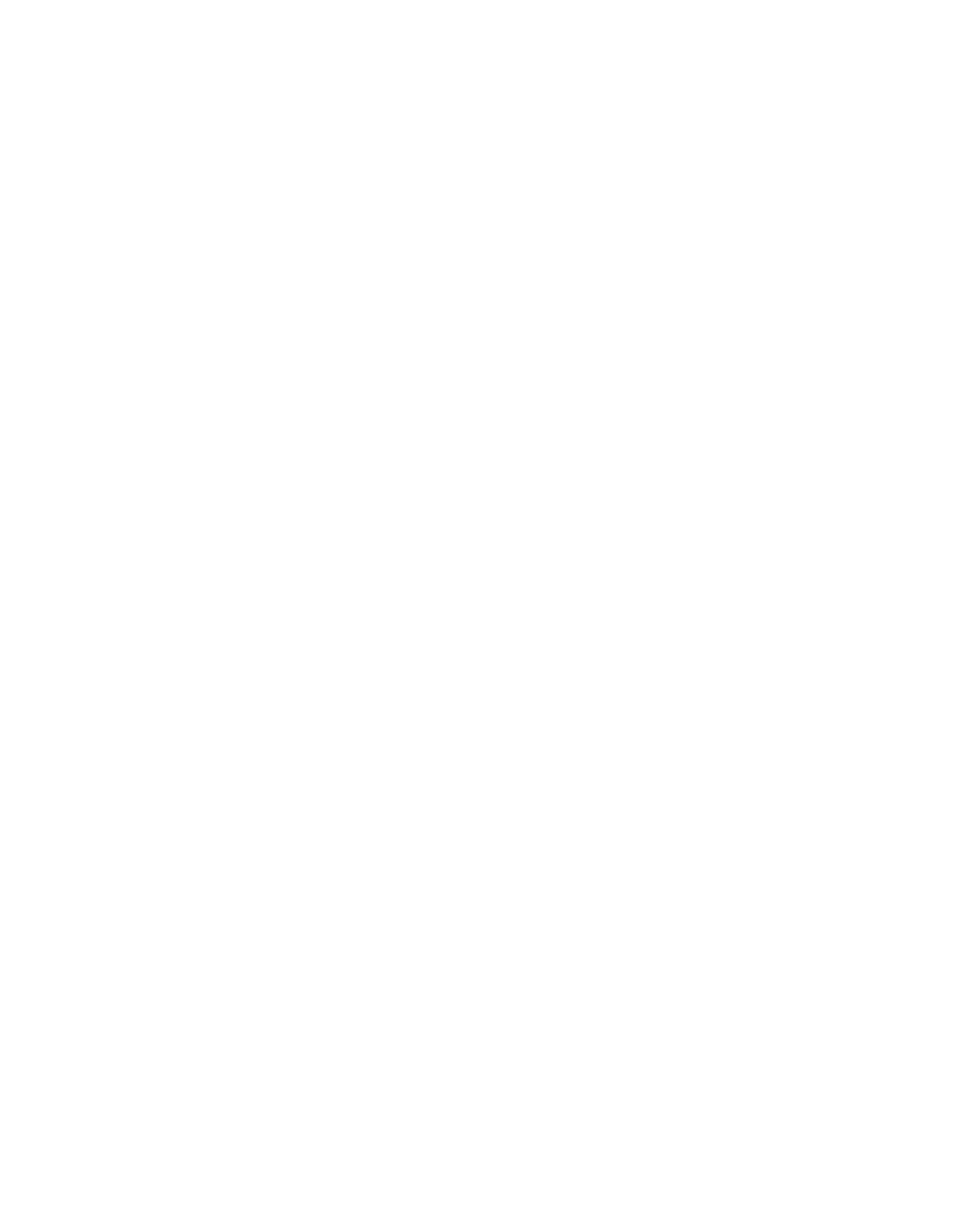## THE DIRECTOR OF THE PEACE CORPS WASHINGTON, D.C.

On behalf of all Americans serving in the Peace Corps around the world, I am pleased to present the Peace Corps' Performance and Accountability Report for fiscal year (FY) 2007. This report provides an account of the Peace Corps' financial and performance results, enabling the President, Congress, and the American people to assess the agency's operations during the past year.

Since 1961, the Peace Corps has partnered with 139 countries, and more than 190,000 Americans have served around the world carrying out the agency's mission of promoting world peace and friendship. The agency traces its roots and mission to the early 1960s, when then-Senator John F. Kennedy inspired Americans to serve their country in the cause of peace by living and working in developing countries.

Volunteers share their time and talents by serving as teachers, business advisors, youth counselors, agriculture and environmental specialists, and health and HIV/AIDS educators, carrying out the agency's three goals:

- 1) to help the people of interested countries in meeting their need for trained men and women;
- 2) to help promote a better understanding of Americans on the part of the peoples served; and
- 3) to help promote a better understanding of other peoples on the part of Americans.

At the end of FY 2007, 8,079 Americans were serving as Peace Corps Volunteers at 68 posts in 74 countries encouraging sustainable development and cross-cultural understanding at the grassroots level.<sup>1</sup> The number of Volunteers currently serving is the highest level in 37 years. In April 2007, the agency broadened its international reach with the historic arrival of 20 Volunteers in a new country entry, the Kingdom of Cambodia. Additionally, the Peace Corps is preparing for Volunteers to return to Ethiopia in October 2007 and assessments are being performed for entry consideration in Indonesia, Liberia, Rwanda, and Sierra Leone.

Three new strategic initiatives were launched during FY 2007. They are Strategic Recruitment and Outreach (enhancing recruitment and outreach to the 50+ age population, national organizations, and returned Peace Corps Volunteers), Measuring our Success and Impact, and Promoting Volunteerism at Home and Abroad. To better measure our success and impact, we created the Office of Strategic Information, Research, and Planning which focuses on performance planning and reporting, measurement and evaluations, and data management functions for the agency. We also have an ongoing task force defining steps to better promote volunteerism through our staff and Volunteers at posts.

Among our continuing initiatives, Volunteer safety and security remains the agency's highest priority and the Peace Corps continues to contribute significantly to the global fight against HIV/AIDS. Our internal management assessments of posts were continued in FY 2007 to partner with regional and post senior leadership to strengthen and improve post management.

The crowning financial achievement of FY 2007 was attaining the first-ever unqualified opinion from the external auditors on the Peace Corps financial statements for the fiscal year ending September 30, 2007. All

<sup>1</sup> The on board count for all Peace Corps Volunteers and trainees, and Crisis Corps Volunteers, from all funding sources serving under the Peace Corps as of September 30, 2007, is 8,079. This number includes 195 Volunteers funded by the President's Emergency Plan for AIDS Relief and nine Volunteers funded by USAID Tsunami funds. Some posts cover more than one country. The on board count includes posts in which the Peace Corps is active or suspended, but not closed.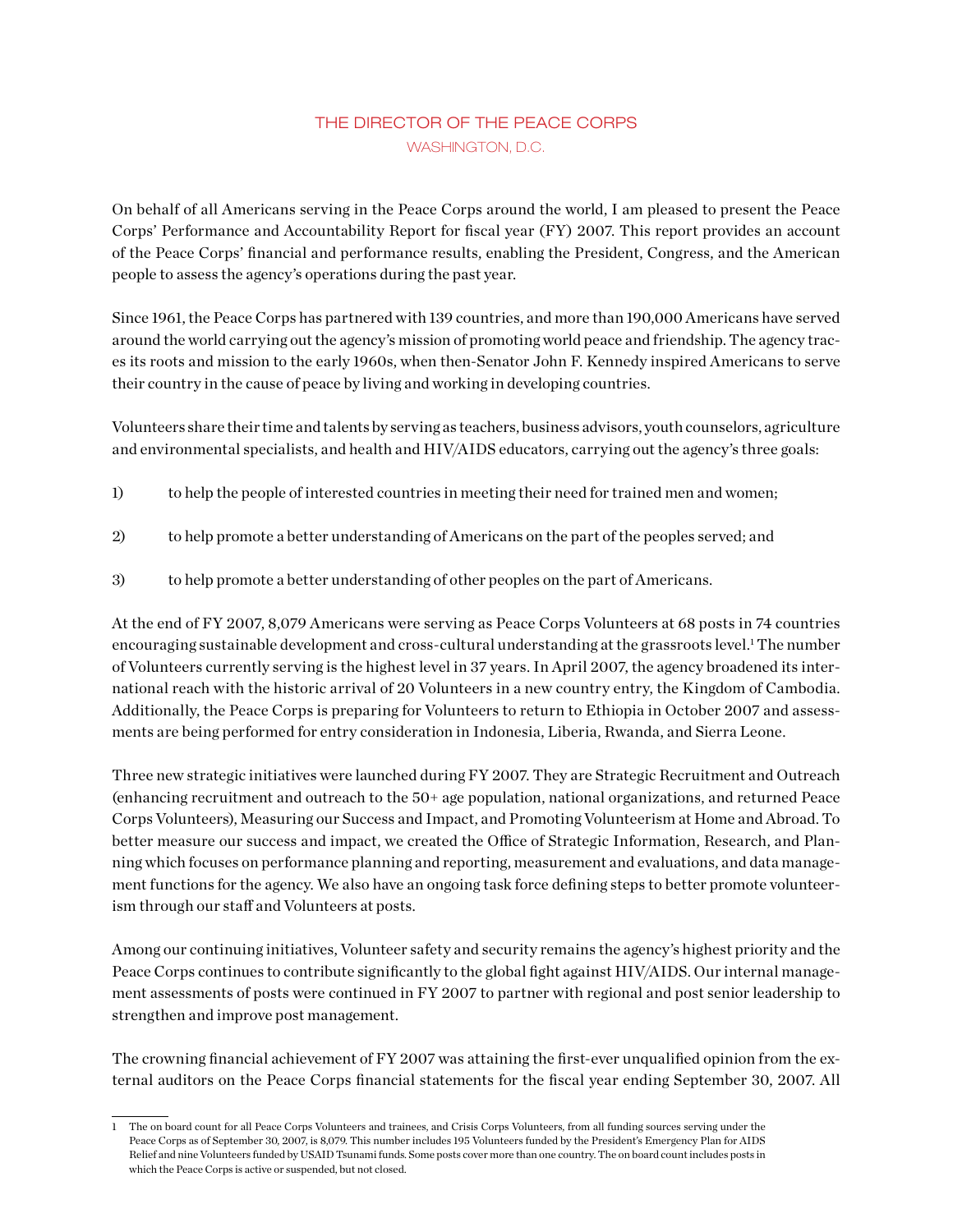existing material weaknesses were resolved this year and the financial system was successfully certified and accredited. This success can be attributed to our continuing internal control program coupled with intensive management efforts across the agency and implementation of financial management and information technology (IT) systems improvements throughout this fiscal year. Notable among the developing systems efforts is the creation of Magellan, a global IT network that will securely connect posts to the headquarters and regional recruiting offices, exploration of online collaboration tools, and continuing work to improve and enhance the Volunteer Delivery System.

Our FY 2007 performance measures were ambitious. I am pleased to report that the agency exceeded its performance targets in five of its eight performance goals and approximately 73 percent of 33 performance indicators. These results show continued improvement by staff and Volunteers as well as improved research and management of performance data. Overall, the Peace Corps has made great progress in documenting and streamlining its performance reporting process and can provide solid results on performance measures.

The accompanying financial statements in this Performance and Accountability Report submission were prepared from the Peace Corps' financial system and processes using the most reliable and complete data available. The agency's total assets were \$166 million as of September 30, 2007, and \$173 million as of September 30, 2006. Budgetary resources available from all years and all sources for use by the agency totaled \$345 million in FY 2007 and \$344 million in FY 2006, of which appropriated funds totaled \$320 million and \$322 million, respectively.

Improvements and refinements can always be made in the financial management world and those are reflected in the Message from the Chief Financial Officer that appears later in this report.

The agency's financial and performance data for this fiscal year are reliable and complete which is a tribute to the hard work of Peace Corps employees. I am most pleased with the increase this year in the number of dedicated Volunteers proudly serving around the world and I look forward to increasing the number of Volunteers age 50 and above in the years ahead. Volunteers represent the very best of America in serving the needs of others at this time of great conflict throughout the world. Our Volunteers share their skills and experiences while living in distant communities around the globe and their ability to quietly foster peace and friendship around our world has never been more important.

m Lostattes

Ron Tschetter, Director November 15, 2007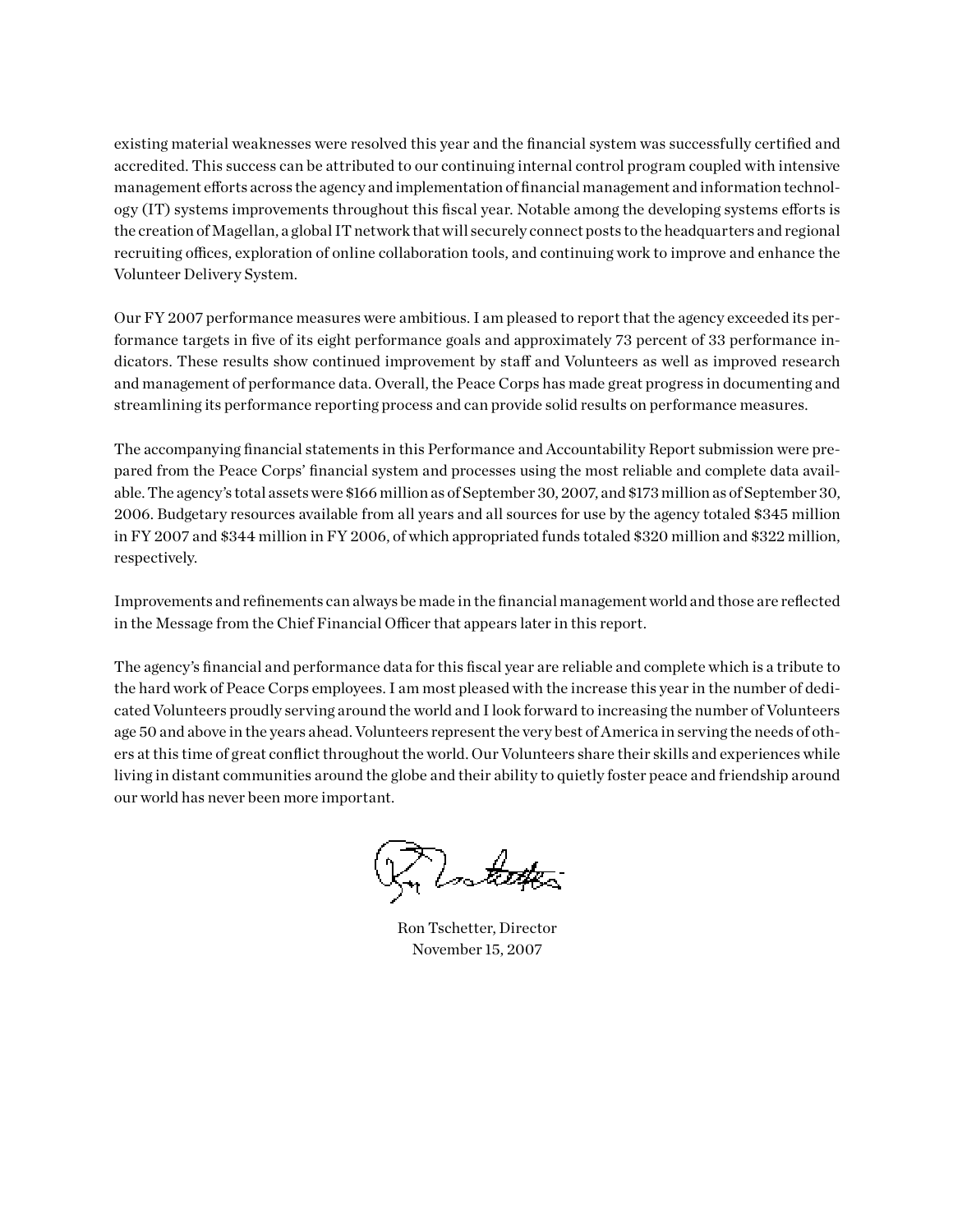## Mission and Organizational Structure

#### Mission Statement

The Peace Corps' mission is to promote world peace and friendship. While much has changed in the world since the Peace Corps' founding in 1961, its mission has not. The Peace Corps' three core goals are as relevant today as they were 46 years ago:

- 1) to help the people of interested countries in meeting their need for trained men and women;
- 2) to help promote a better understanding of Americans on the part of the peoples served; and
- 3) to help promote a better understanding of other peoples on the part of Americans.

The Peace Corps carries out its mission and goals by assisting interested countries with their development needs while providing an effective and satisfying Volunteer experience for a diverse group of Americans in a safe and secure environment; and by building an operational infrastructure that efficiently and effectively supports Peace Corps Volunteers in the 21st century.

Since the program's inception, more than 190,000 Americans have served as Peace Corps Volunteers, and the agency has partnered with 139 countries throughout the world. These Volunteers foster positive relationships with host country nationals, dispel myths about Americans, and promote sustainable development. Upon their return, Volunteers bring messages back to the American people about life overseas, the people they have served, and the cultures they have experienced.

The women and men who serve as Peace Corps Volunteers reflect the rich diversity of the United States and represent some of the finest characteristics of the American people: a generosity of spirit, a strong work ethic, a commitment to service, and an approach to problems that is both optimistic and pragmatic. Our Volunteers are afforded no special privileges and often live in remote, isolated communities where they speak local languages and learn the cultures and customs of the people they serve. In this process, Volunteers share and represent the culture and values of the American people and, in doing so, earn respect and admiration for the United States among people who may have never met an American*.* 

Offices throughout the agency deliver services ranging from recruitment and selection of Volunteers to providing training and support to Volunteers in the field to carrying out essential financial, information technology, and administrative support functions.

Development indicators suggest that nations face significant challenges in agriculture, education, business, information technology, health and HIV/ AIDS, the environment, and youth development. The Peace Corps, in partnership with interested countries, provides skilled Americans who work to transfer their knowledge about these areas and to build greater understanding between cultures. Thus, the Peace Corps provides practical assistance to developing countries by sharing America's most precious resource—its people. The Peace Corps combines development with the strong people-topeople relationships that Volunteers forge with host country colleagues and communities, providing a crucial foundation for peace and friendship for years to come. Indeed, the core values of the Peace Corps since its establishment on March 1, 1961, remain relevant, vital, and strong.

The organization chart of the Peace Corps follows: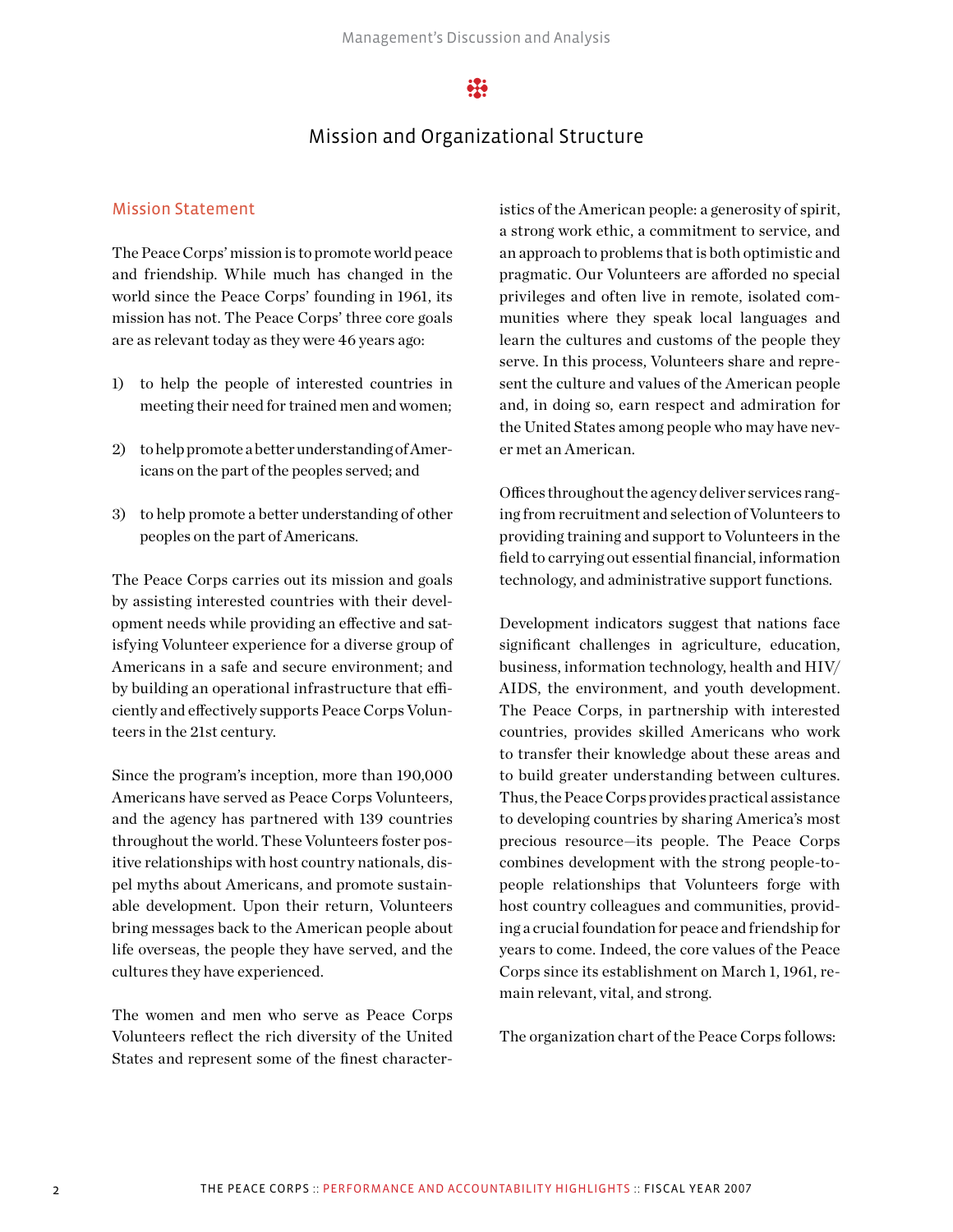

## Peace Corps Organization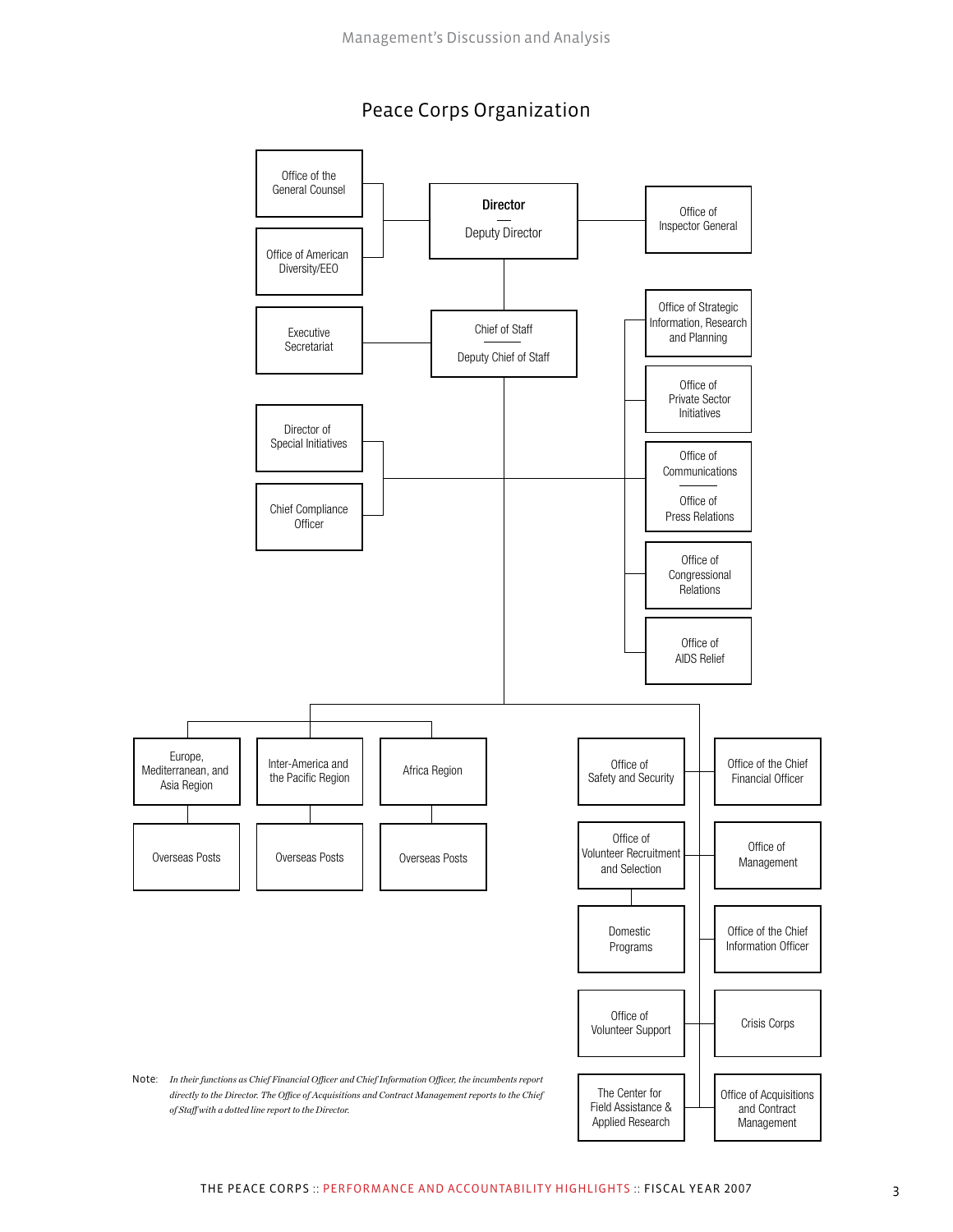## Key Performance Measures

#### Performance Goals and Results Summary

The agency is currently utilizing its 2003-2008 strategic plan which was revised for 2006-2008 to better align the plan with the Peace Corps' three goals and internal processes, including new and modified strategic objectives with outcome-oriented targets and indicators. The FY 2008 *Congressional Budget Justification* (CBJ), which is submitted to Congress each year, includes the updated strategic plan. The CBJ is available to the public on the agency's website www.peacecorps.gov. The key strategic goals outlined in the agency's revised strategic plan focus on:

- Delivering a trained and diverse group of Volunteers to interested countries to transfer tangible skills and promote cross-cultural understanding;
- • EnsuringVolunteers have a quality experience by providing relevant health, safety, and programmatic support;
- Increasing the exposure of Americans to other cultures by sharing Volunteer experiences through a variety of avenues; and
- • Meeting the needs of applicants and Volunteers with efficient and effective support.

Thus, FY 2007 is the second year for the agency to report out on its current set of ambitious but achievable performance goals and indicator targets outlined in the revised strategic plan*.* In FY 2007, the agency was above target for five of its eight performance goals and approximately 73 percent of its 33 performance indicators.

#### Performance Goals and Status

At the end of FY 2007, 8,079 Americans were serving in 74 countries through 68 posts as Peace Corps Volunteers, encouraging sustainable development and cross-cultural understanding at the grassroots level. The number of Volunteers is noteworthy because it represents a 37-year high for Volunteers serving in the field during the period covered by the present strategic plan. The agency has also broadened its international reach with Volunteer placements in the Kingdom of Cambodia and the historic return of the Peace Corps program to Ethiopia. In addition, a number of assessments have been completed for potential new country entries in FY 2008.

The agency was slightly below target on the number of Peace Corps applicants representing diverse ethnicities and people 50+. While the agency has set ambitious goals in these categories, more efforts are planned to help meet targets. These include pilot recruitment efforts including 50+ recruitment liaisons at every regional recruitment office. These offices will also target specified associations and gatherings to help boost applications from older Americans and from Americans of diverse ethnicities. In FY 2007, the agency rolled out a new 50+ website and the Coverdell World Wise Schools did a major redesign of its website, which seems to have increased Web traffic.

Media outreach efforts are strong, and the agency exceeded its goals in FY 2007 for press coverage of diverse Volunteers or in outlets covering diverse audiences. Likewise goals were exceeded for placement of public service announcements (PSAs) in minority- and diversity-geared media.

The Peace Corps uses various survey instruments to capture Volunteer feedback on key indicators of the agency's effectiveness in delivering different services. As the agency strives to continuously improve, these survey results can benefit currently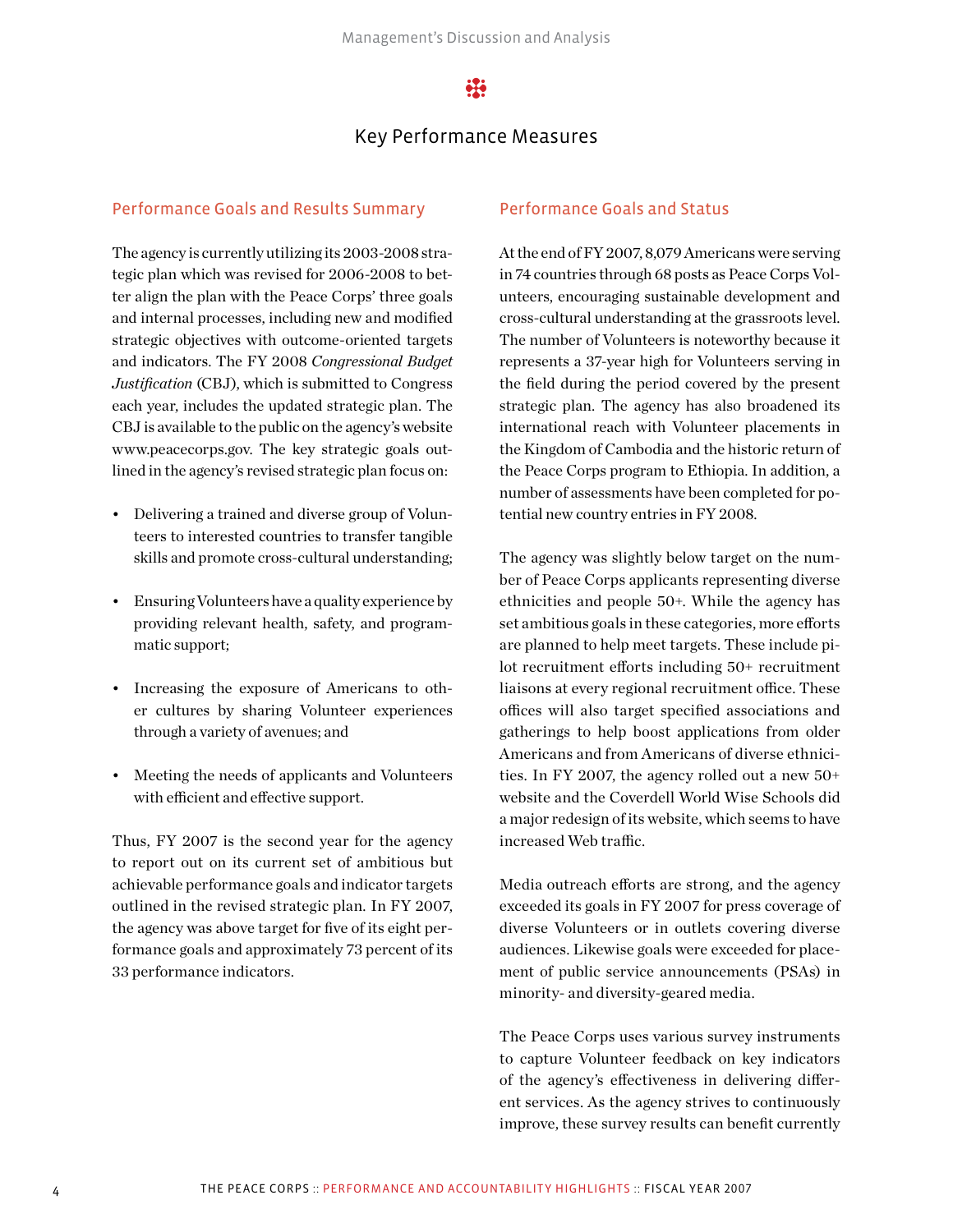#### Performance Goals Summary

|       | <b>Performance Goals</b>                                          | Under | On. | Over |
|-------|-------------------------------------------------------------------|-------|-----|------|
| 1.1.1 | Number of Volunteers serving                                      |       |     |      |
| 1.2.1 | Transfer skills and knowledge                                     |       |     |      |
| 1.3.1 | Represent American diversity                                      |       |     |      |
| 2.1.1 | Volunteer healthcare*                                             |       |     |      |
| 2.2.1 | Volunteer safety*                                                 |       |     |      |
| 3.1.1 | Interactions with Americans to build cross-cultural understanding |       |     |      |
| 4.1.1 | Reduce response time to applicants                                |       |     |      |
| 4.2.1 | Cap Volunteer resignation rate                                    |       |     |      |
|       | <b>Total Performance Goals</b>                                    |       |     |      |

Note \* The agency does not have official FY 2007 targets and results for certain performance goals and indicators because the biennial Volunteer survey is not administered this year. Rather than indicating N/A for both the goals and results, the agency has interpolated goals and utilized close-of-service survey results in order to provide alternate information of agency performance in these areas.

serving and future Volunteers. The biennial Peace Corps Volunteer survey provides an important snapshot of Volunteer satisfaction during the same period of time worldwide. The close-of-service survey, which is given when Volunteers complete their service overseas, provides the agency with ongoing feedback from the field.

There are numerous steps in the application process to become a Peace Corps Volunteer*.* This enables the agency to recruit and thoroughly screen applicants for specific skills and medical and suitability issues prior to approving and inviting them to serve as Volunteers. The application process has been broken down into the various stages to allow the Peace Corps to best analyze its efficiencies. The agency is pleased to have exceeded its FY 2007 goal of response time to applicants and remains committed to streamlining the processes that enable Americans to obtain information, apply, join, and complete service as Volunteers.

High levels of returned Peace Corps Volunteer (RPCV) participation during Peace Corps Week and the work of our regional recruiters in tracking RPCV participation in activities that contribute directly to this goal historically were not sufficent to demonstrate achievement of our target in this area. The agency implemented changes to create a more objective and verifiable method of calculating these results moving forward. RPCV outreach activities

help carry the message of understanding of other cultures as they share their stories and experiences with schools, community groups and other philanthropic organizations across the country.

### Performance Reporting Procedures

In FY 2007, the Peace Corps built on significant improvements to its performance reporting process. Throughout FY 2007, the agency continued to institutionalize its internal controls and documentation of processes surrounding strategic performance reporting. The creation of the Office of Strategic Information, Research, and Planning (OSIRP) has helped institutionalize agency performance planning and reporting, allowing for greater continuity and reliability in reporting and helping mitigate the effect of staff changes on consistent performance reporting.

Addressing mid-year performance results during FY 2007 mid-year budget reviews allowed the agency to take another positive step toward aligning performance with budgeting. The integrated mid-year review allows for the reallocation of funding and human resources to correct a course of action if there are challenges in meeting performance goals, or to validate positive actions taken to meet performance targets.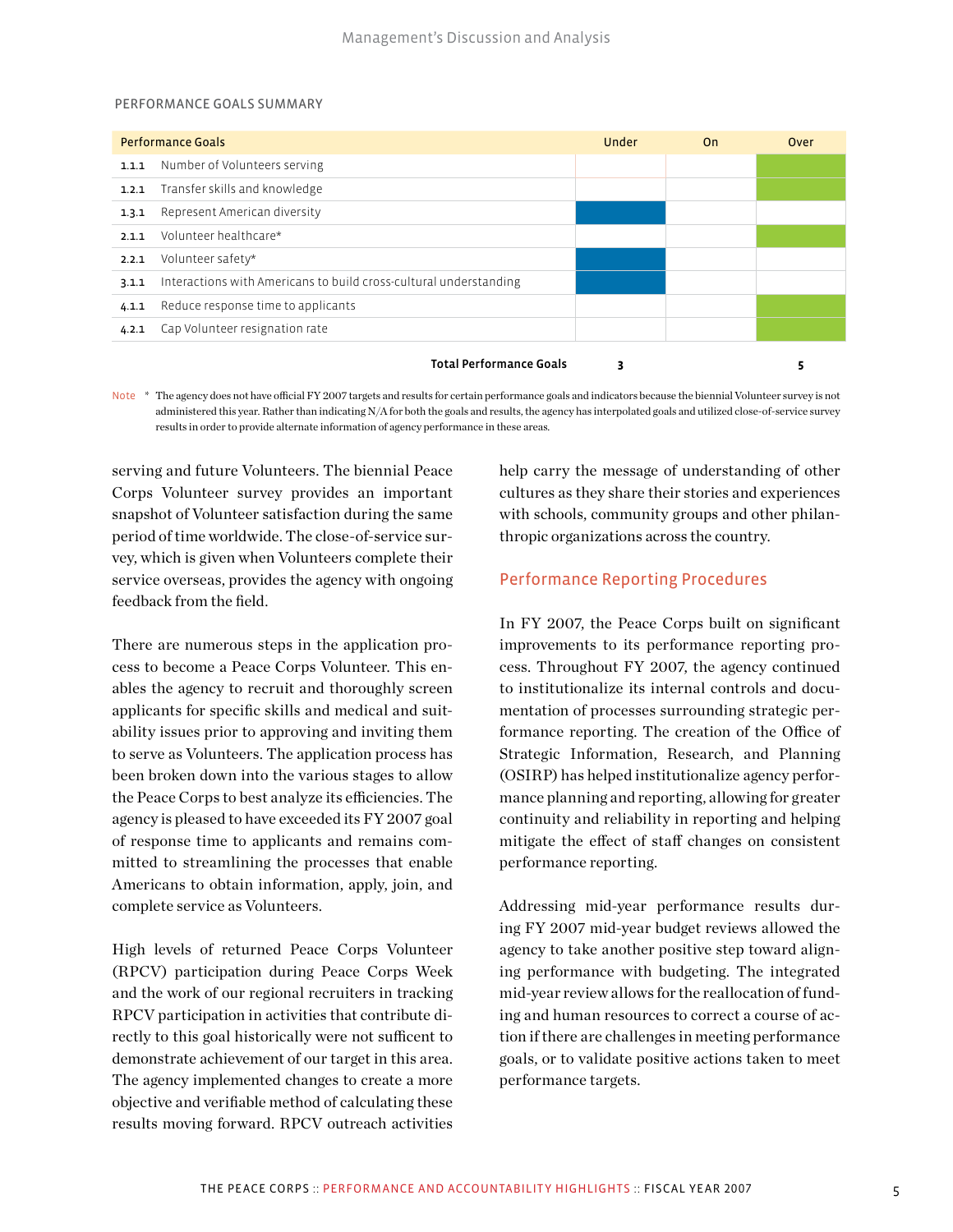To continue emphasizing transparency and performance, the agency is using results from the close-ofservice survey in FY 2007 to provide alternate data for indicators that used the biennial survey information in FY 2006. This is due to the unavailability of biennial survey data in FY 2007. The Peace Corps plans to continue this practice in future years when the biennial survey is not conducted.

The Peace Corps' FY 2007 performance results are based on reliable, actual data that are complete as of the production of the results at the close of the fiscal year. While the data are largely a complete and accurate view of the full fiscal year results, they are limited by instances of unforeseen challenges with technology and data that flow in beyond the reporting dates. Overall, the Peace Corps has made great progress in institutionalizing its performance reporting procedures and is well-positioned to provide solid results on its performance measures.



*Environment Volunteer, Cambodia*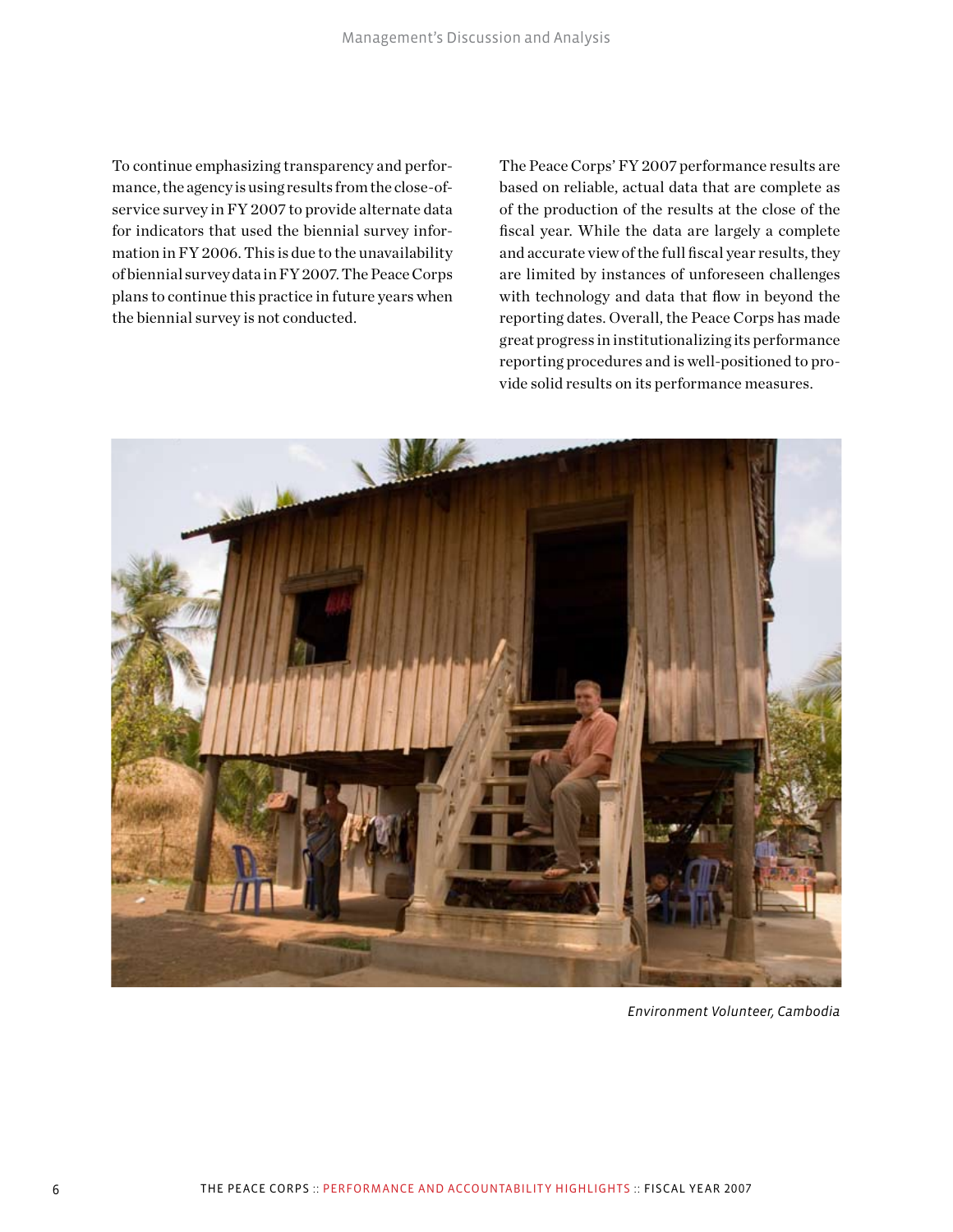## Analysis of Financial Statements

#### **Overview**

The certification and accreditation of the financial system during fiscal year 2007 was a landmark achievement for the Peace Corps. This fiscal year, all required federal financial statements were generated directly from the financial system for the first time. Another major accomplishment—gaining better control of the property, plant, and equipment (PP&E) capital assets—was achieved by implementing an Oracle fixed asset module to streamline PP&E tracking and depreciation and initiation of a semiannual PP&E asset verification process with each post.

## Analysis of the Peace Corps' Financial Statements

The Peace Corps' financial statements were prepared from its financial system and processes using the most reliable and complete data available. The financial system was certified and accredited during this fiscal year and conforms fully to government-wide standards. During FY 2007, generation of the financial statements was enhanced by implementing formalized and comprehensive reconciliation and quality control processes and by further documenting and publishing the basis for each fund classification and its treatment in the financial statements.

The agency had total assets of \$166 million as of September 30, 2007, and \$173 million as of September 30, 2006. As mentioned above, a major accomplishment—gaining better control of PP&E capital assets—was achieved by implementing an Oracle fixed asset module to streamline PP&E tracking and depreciation and initiation of a semi-annual PP&E asset verification process with each post.

Operational improvements have resulted in a significant reduction in the outstanding accounts receivable and accounts payable with the public in the FY 2007 closing balances as compared to the FY 2006 balances. Improvements in system and accounting procedures resulted in more accurate reporting of prepayments and accruals. The substantial increase in net outlays from FY 2006 to FY 2007 is a result of 1) operational efficiencies in accounts payable, 2) expensing more than \$5 million to partially fund the host country residents contractors separation liability fund established during FY 2007 and 3) increases in the number of Volunteers and the associated infrastructure and support costs.

Budgetary resources available for use by the agency totaled \$345 million in FY 2007 and \$344 million in FY 2006, of which appropriated funds totaled \$320 million and \$322 million, respectively.

#### Improper Payments Information Act (IPIA)

The Peace Corps is not identified in Appendix C, OMB Circular A-123 (formerly Section 57, "*Programs for which Erroneous Payments Information is Requested*," in OMB Circular A-11). Again this fiscal year, no improper payments were identified internally or by independent auditors that would reach the defined Improper Payments Information Act (IPIA) threshold of 2.5 percent and \$10 million. A risk assessment, though, was performed in the global accounts payable area this year in recognition of the inherent risk associated with improper payments. Additionally, internal control sample testing conducted during this fiscal year on high dollar payments did not reveal any significant improper payments for the agency.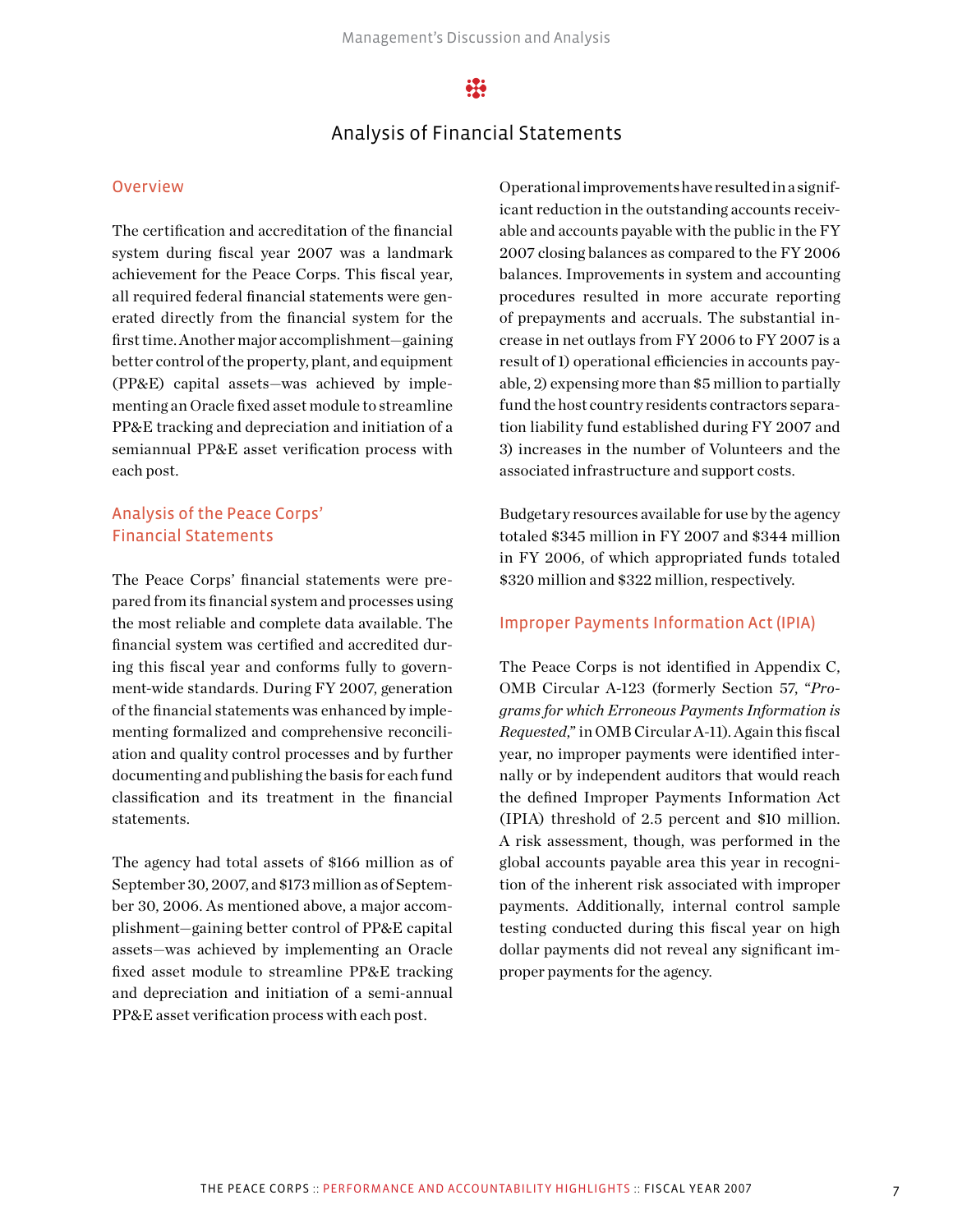### Limitations of the Principal Financial Statements

The principal financial statements have been prepared to report the financial position and results of operations of the Peace Corps, pursuant to the requirements of 31 U.S.C. 3515 (b). While the statements have been prepared from the books and records of the entity in accordance with generally acceptable accounting principles for Federal entities and the formats prescribed by OMB, the statements are in addition to the financial reports used to monitor and control budgetary resources which are prepared from the same books and records.

The statements should be read with the realization that they are for a component of the U.S. Government, a sovereign entity.



*Business Volunteer, Ukraine*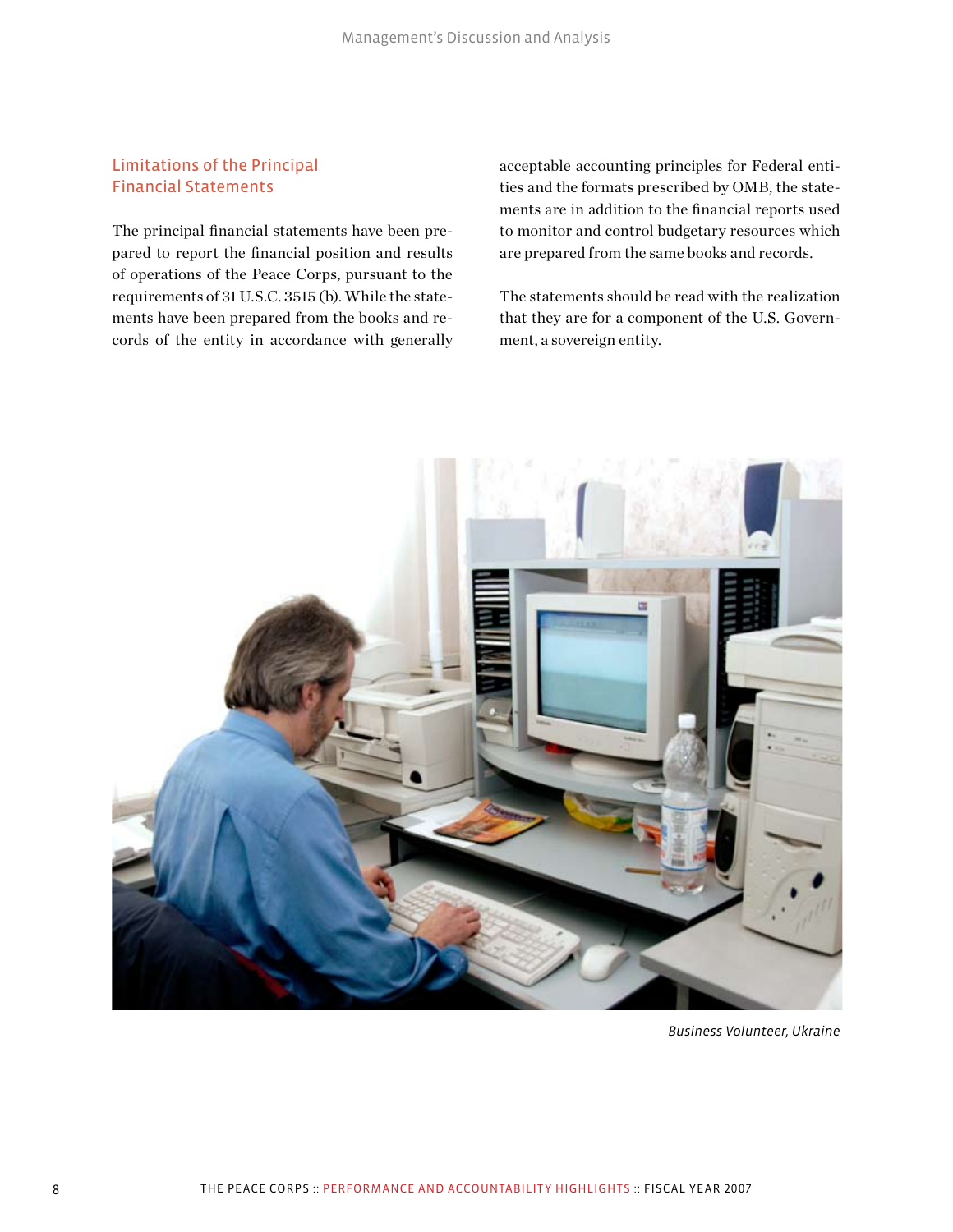## öĮö

## Analysis of Systems, Controls, and Legal Compliance

#### Management Assurances

#### *Federal Managers' Financial Integrity Act*

The Federal Managers' Financial Integrity Act (FMFIA) requires agencies to establish accounting and administrative controls to include program, operational, and administrative areas as well as accounting and financial management. The FMFIA establishes overall requirements for internal control and requires that the agency head evaluate and report annually on the control and financial systems that protect the integrity of Federal programs (Section 2 and Section 4 of FMFIA respectively).

#### *Internal Control Over Peace Corps Operations*

Oversight of the Peace Corps' internal control program is conducted by top agency management functioning as the senior assessment team that was established during FY 2006 and led by the Chief Financial Officer. Offices throughout the agency conducted risk assessments for their business areas during FY 2007 and identified no reportable material weaknesses. Additionally, Peace Corps managers prepared annual assurance statements attesting to the adequacy of internal controls, identifying no reportable material weaknesses in any area. Assurances were based on the managers' personal knowledge of day-to-day operations, existing controls, and other related reviews and evaluations. Internal control testing was conducted during this fiscal year to strengthen the reliability of personal service contract payment processing for the overseas contractors and to further substantiate the financial statement balances. During FY 2008, internal control testing will be expanded.

#### *Summary*

The Peace Corps is proud to have achieved an unqualified statement of assurance for FY 2007 and that the internal controls and financial management systems meet FMFIA objectives. Future agency efforts will remain focused to support this unqualified statement of assurance and an unqualified audit opinion on the agency's financial statements. Changes made within the agency over the last few years that produced sound financial processes, a certified and accredited financial system, and strong operational management have supplied the pillars for a solid financial management foundation.

#### *FY 2007 Annual FMFIA Assurance Statement*

The Peace Corps assessed the effectiveness of the internal controls to support effective and efficient operations, reliable financial reporting, and compliance with applicable laws and regulations in accordance with the Federal Managers' Financial Integrity Act (FMFIA) Section 2 and OMB Circular A-123, *Management's Responsibility for Internal Control*. Based on this assessment, the Peace Corps can provide reasonable assurance for FY 2007 that its internal control over the effectiveness and efficiency of operations, financial reporting, and compliance with applicable laws and regulations was operating effectively and no material weaknesses were found in the design or operation of the internal controls.

The Peace Corps conducted its assessment of whether the financial management systems conform to government-wide financial systems requirements in accordance with FMFIA Section 4 and OMB Circular A-123. Based on this assessment, the Peace Corps can provide reasonable assurance that its financial management systems are in compliance with the applicable provisions of the FMFIA for FY 2007.

Ron Tschetter, Director *November 15, 2007*

Seary S Schutter Is

George A. Schutter III, CPA, CPCM Chief Financial Officer *November 15, 2007*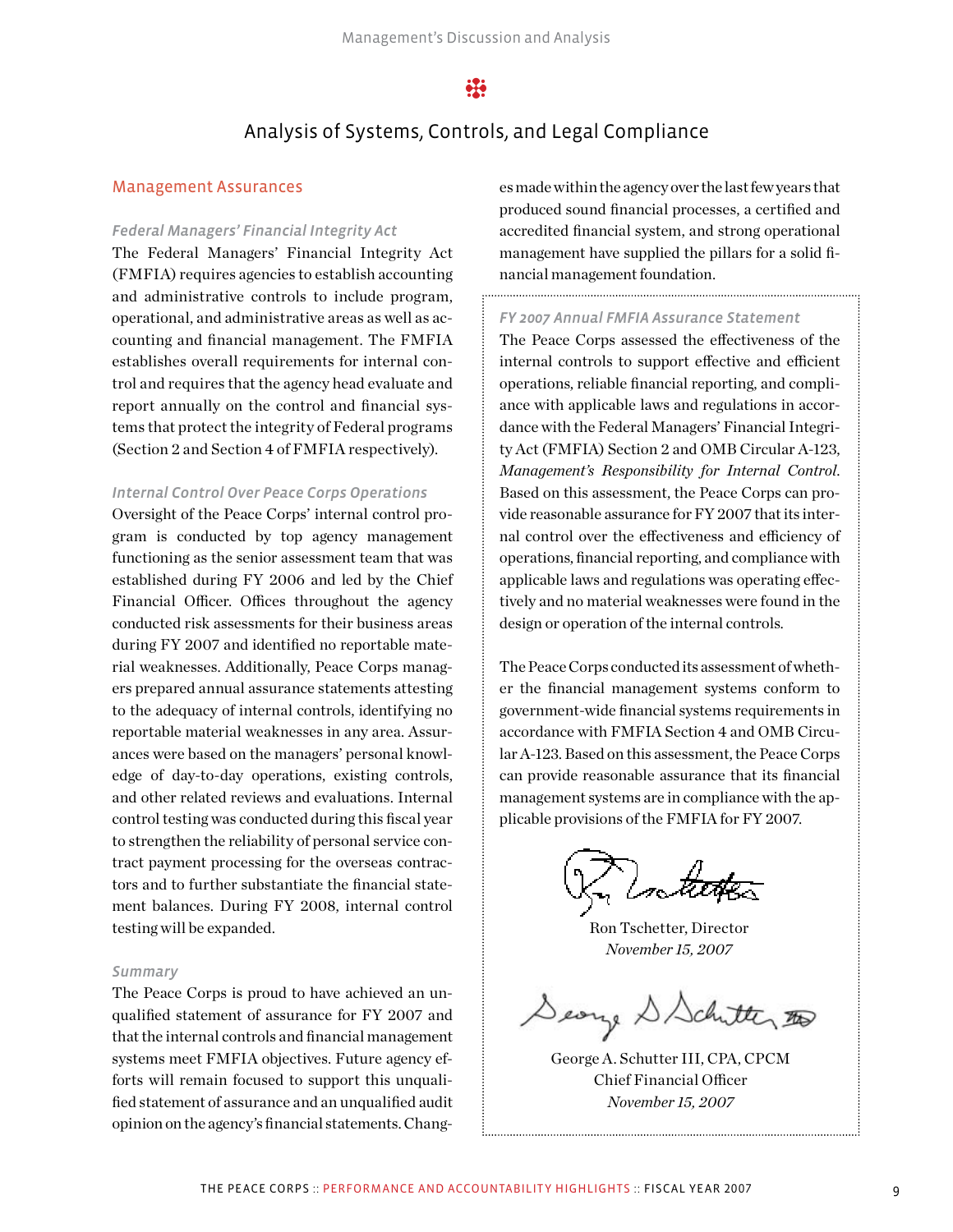### Core Issues

The Peace Corps provides practical assistance to developing countries by sharing America's most precious resource—its people. The close interaction between Peace Corps Volunteers and local communities has allowed the Peace Corps to establish a record of service that is admired and recognized around the world.

At the end of FY 2007, 8,079 Americans were serving as Peace Corps Volunteers at 68 posts in 74 countries (posts in the Eastern Caribbean and Micronesia provide support to eight island nations) and fostering sustainable development and cross-cultural understanding at the grassroots level. Currently, about 20 percent of the Volunteers are serving in nations with predominantly Muslim populations. Volunteers work in the areas of agriculture, business, education, the environment, health and HIV/AIDS, and youth development, incorporating cross-cutting themes such as information and communications technology into their work. In addition to transferring skills to host country nationals and promoting cross-cultural understanding between Americans and other peoples, the Peace Corps service also provides the American workforce with overseas experience. In fact, in September 2007, the Peace Corps was again recognized by *Business Week* as one of the top 50 best places to launch a career*.* Returned Peace Corps Volunteers also contribute to America's legacy of service by offering their time and skills to community volunteer programs or organizations around the country and through Peace Corps programs such as Crisis Corps, Fellows/USA, and Peace Corps Week.

In FY 2007, the Peace Corps embarked on three strategic initiatives: Recruitment and Outreach; Measuring Success and Impact; and Volunteerism at Home and Abroad.

#### Recruitment and Outreach

The 50+ population represents a tremendous opportunity for the Peace Corps. Individuals in this population already volunteer at high rates and have a desire to share their expertise and skills. The Peace Corps has a strong relationship with AARP, which is helping the agency recruit older Americans. Additionally, the agency has identified pilot posts in each of the three regions to review the needs of potential 50+ Volunteers and make recommendations.

The Peace Corps must continue to be strategic and creative in increasing recruitment efforts at small colleges and universities. Relationships with groups like the Historically Black Colleges and Universities (HBCU), and the American Association of Community Colleges are helping with these efforts, leading to initiatives such as the Baccalaureate and Peace Corps Prep programs.

The Peace Corps will also work to ensure that its returned Peace Corps Volunteer (RPCV) community is engaged and ready to assist the agency in Volunteer recruitment as active alumni. The agency is pursuing opportunities for increased involvement, such as the mentoring program between RPCVs and recently returning Volunteers.

To increase public awareness for the Peace Corps, targeted websites were created such as the Teens website and the 50+ website, or significantly redesigned, such as the Coverdell World Wise Schools website.

### Measuring Our Success and Impact

While we feel that the Peace Corps brings great value to the world, the agency needs to better measure its success and impact to better document results and better articulate its success and impact internally and to others.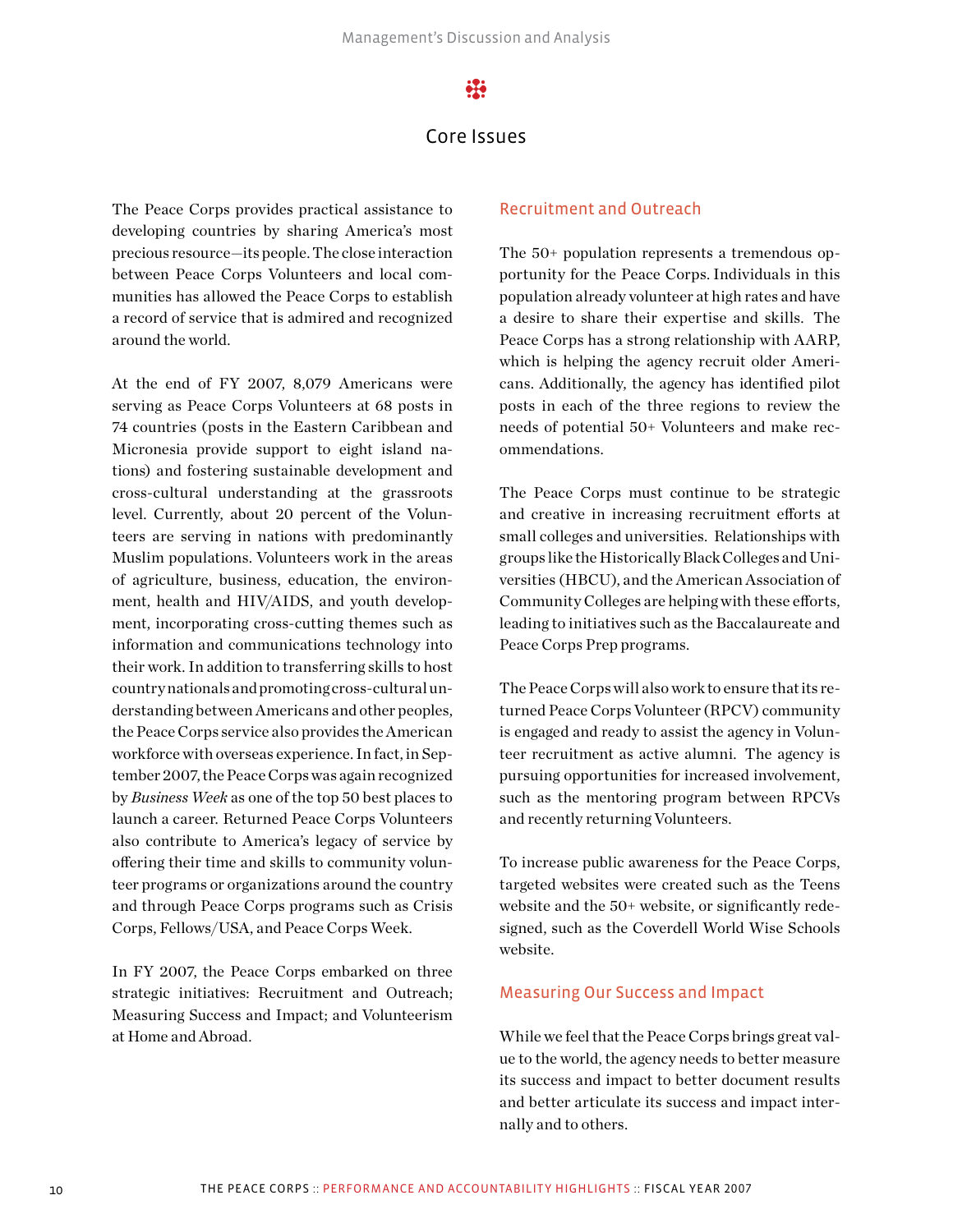The Peace Corps took concrete steps in FY 2007 to position itself for enhanced performance measurement in the future. The agency created the Office of Strategic Information, Research, and Planning to focus and integrate the efforts of the agency to improve the evaluation and measurement of performance, outcomes and impact; the management of data and information, and performance planning and reporting within the agency.

#### Volunteerism at Home and Abroad

We believe that the Peace Corps represents the gold standard for volunteerism, and we can assist our partners around the world in promoting volunteerism among their own people. Our Volunteers reached more than 1.4 million young people in 2006, and many posts are already working with youth in-service learning projects, teaching them the value of giving back to their own communities. We surveyed our posts to see how our Volunteers promote volunteerism in their host communities and created a task force to look at the way that the Peace Corps can encourage the spirit of volunteerism in our countries of service and here at home. The agency will be placing additional emphasis in this area as we implement our worldwide organizational plans for FY 2008 activities.

Other on-going significant core activities include:

#### *Volunteer Safety and Security*

Volunteer safety and security remains the agency's highest priority. In early FY 2007, the Office of Safety and Security determined that a program assessment would be useful to ensure that the office was appropriately staffed and fulfilling its programmatic responsibilities. This program assessment included interviews and a survey of the primary stakeholders of the safety and security program.

The following enhancements were identified for implementation in FY 2008:

Continue to enhance the roles of key safety and security overseas staff in supporting the safety and security of Volunteers; continue to emphasize the importance of site selection and Volunteer safety and security training; spearhead improvements to the existing process for monitoring critical safety and security recommendations; and continue the agency focus on under-reporting of crimes committed against Volunteers and explore creative solutions for encouraging additional incident reporting.

#### *HIV/AIDS Initiative*

The Peace Corps continues to contribute significantly to the global fight against HIV/AIDS. Peace Corps Volunteers, by living and working at the grassroots level in communities and speaking the local language, are uniquely suited to reach populations most in need of HIV/AIDS prevention and care services. The Office of AIDS Relief continues to provide agency-level policy guidance; overall leadership; and general supervision, direction, and coordination of Peace Corps' HIV/AIDS activities, including the agency's participation in the President's Emergency Plan for AIDS Relief (PEPFAR). The Peace Corps continues to be a valuable participant in the PEPFAR program with 195 PEPFAR-funded Volunteers serving in 10 of PEPFAR's 15 focus countries.2 In addition to posts in the focus countries, 12 other Peace Corps posts implemented PEPFARfunded activities in FY 2007.<sup>3</sup>

As a result of the Peace Corps' increased involvement in HIV/AIDS efforts globally, the agency is evaluating how issues around death, dying, grief, and loss due to HIV/AIDS are affecting Volunteers' emotional health to ensure the agency is providing adequate support to Volunteers. The results of this

<sup>2</sup> PEPFAR has identified 15 focus countries. The Peace Corps has posts in ten of these focus countries—Botswana, Ethiopia, Guyana, Kenya, Mozambique, Namibia, South Africa, Tanzania, Uganda, and Zambia. The other focus countries are Haiti, Ivory Coast, Nigeria, Rwanda, and Vietnam.

<sup>3</sup> Other Peace Corps posts implementing PEPFAR-funded activities include: Dominican Republic, Eastern Caribbean, Georgia, Ghana, Honduras, Kazakhstan, Kyrgyz Republic, Lesotho, Malawi, Swaziland, Thailand, and Ukraine.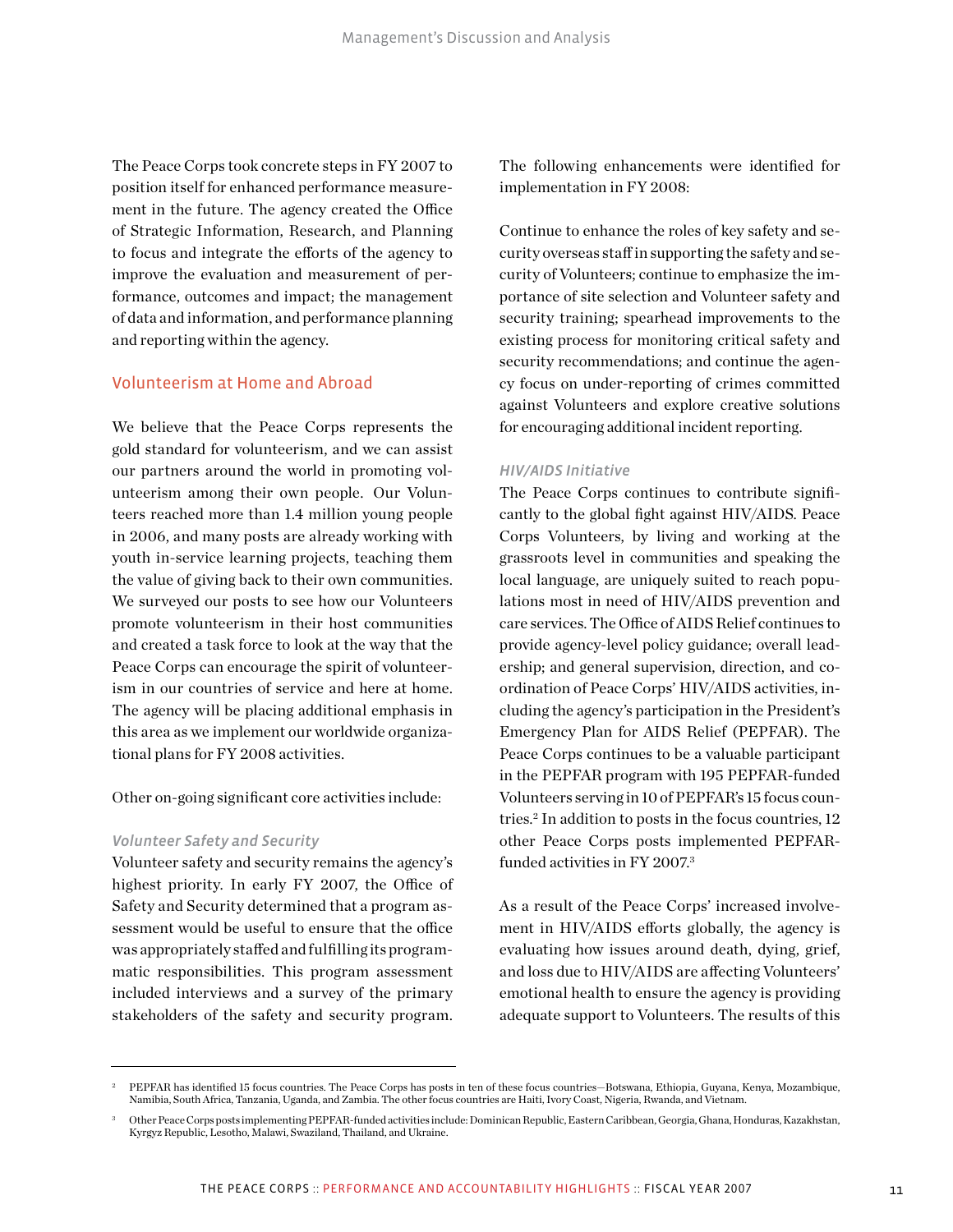evaluation will define where the Peace Corps needs to strengthen support systems to ensure that those Volunteers performing these difficult tasks are well-prepared to cope with these issues.

#### Continuous Improvement

In an effort to focus on the efficiency and effectiveness of Peace Corps operations, the agency continued its program of Internal Management Assessments (IMA) of posts in FY 2007. The goal of the IMA program is to partner with regional and posts' senior leadership to strengthen and improve post management. Assessment teams have pursued meaningful solutions to improve posts' operations and to enhance Volunteer service and programmatic impact. Nine post assessments were conducted in FY 2007, leading to specific recommendations with agency-wide implications.

In addition, the Peace Corps' Office of the Inspector General (OIG) regularly conducts audits and evaluations in the utilization of agency resources, and the efficiency and effectiveness of programs that support Peace Corps Volunteers. Audits focus on fiscal accountability and effectiveness of internal controls over Peace Corps wide resources. Evaluators analyze the program operations of the Peace Corps at both overseas posts and domestic offices. Audits and evaluation reports identify internal control weaknesses, best practices and recommend program improvements and means to comply with Peace Corps' policies and procedures. During FY 2007, the OIG issued six program evaluation reports and 16 audit reports in 21 countries.

### Overall

The Peace Corps' mission and efforts around the globe are as important as ever. The agency will continue to strive to operate at its optimum level to ensure more Americans are given the opportunity to serve as Peace Corps Volunteers to carry out the agency's mission of world peace and friendship.



*Health Volunteer, Benin*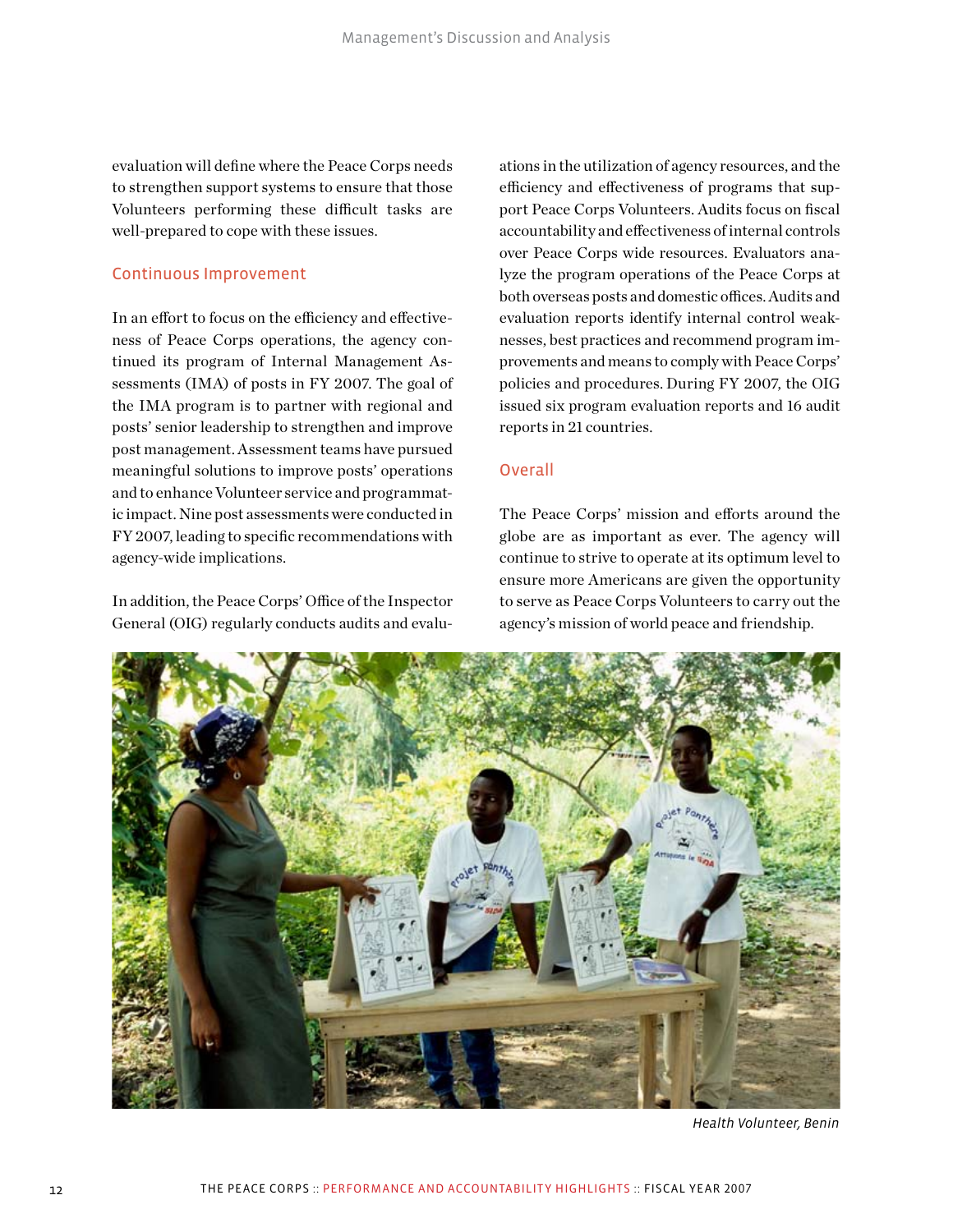## Message from the Chief Financial Officer

Fiscal year 2007 saw the results of the past years transition and maturation of the financial systems and our personnel culminating in an unqualified opinion on the agency's financial statements. For the first time since the financial audits began, there were no new material weaknesses or federal system non-compliances identified during the financial audit. Great credit needs to be given to the staff throughout the Peace Corps as sound financial management has been embraced across the organization. I give special thanks to the finance and administrative staff who have completely redefined their business practices to move from a disclaimer of an opinion to an unqualified audit opinion in two years. The production of the financial statements has moved from a project to a process and our internal controls have significantly improved.

The enterprise-wide federal system non-compliance (i.e., information systems control environment) from prior years was resolved by the successful certification and accreditation of the financial system earlier this fiscal year and by successfully testing the agency's disaster recovery strategy process and the contingency plan in February 2007. Certification and accreditation of the Odyssey financial system was in accordance with the Federal Information Security Management Act, Public Law 107-347. Other information technology issues at the overseas posts were resolved by completing the software refresh in all three regions and by rolling out monthly software patches.

Existing material weaknesses from past year audits in the financial management structure, accounting business processes, and the beginning balances were mitigated by the following:

- Implementing formalized and comprehensive reconciliation and quality control processes for material account balances and further documenting the basis for each fund classification and its treatment in the financial statements.
- Providing an obligation funds documentation matrix to the posts and reinforcing obligation and disbursement guidance in the *Overseas Financial Management Handboo*k.
- Conducting internal control testing to strengthen the reliability of personal service contract payment processing for overseas contractors and to further substantiate financial statement balances.
- Implementing a standardized accrual matrix, accrual templates and procedures and changing how accounts payable accruals are estimated.
- Gaining better control of the property, plant, and equipment (PP&E) capital assets by publishing PP&E procedures, implementing an Oracle fixed asset module, and implementing an ongoing semiannual PP&E asset verification process with each post. The asset module streamlines PP&E tracking and depreciation and facilitates reconciliation with the financial statements.

Close, aggressive monitoring and completing corrective actions necessary to satisfy the agency's corrective action plan coupled with dedicated managerial and employee efforts throughout the fiscal year significantly reduced the number of outstanding audit findings and eliminated material weaknesses for the Peace Corps.

Notable among the financial management improvements this year to benefit the worldwide posts were enhanced training for new country directors and administrative officers; initiatives to better use electronic funds transfer capabilities; and cash improvements that allow immediate canceling and crediting of payments and reuse of funding. Other financial management improvement efforts implemented this fiscal year included: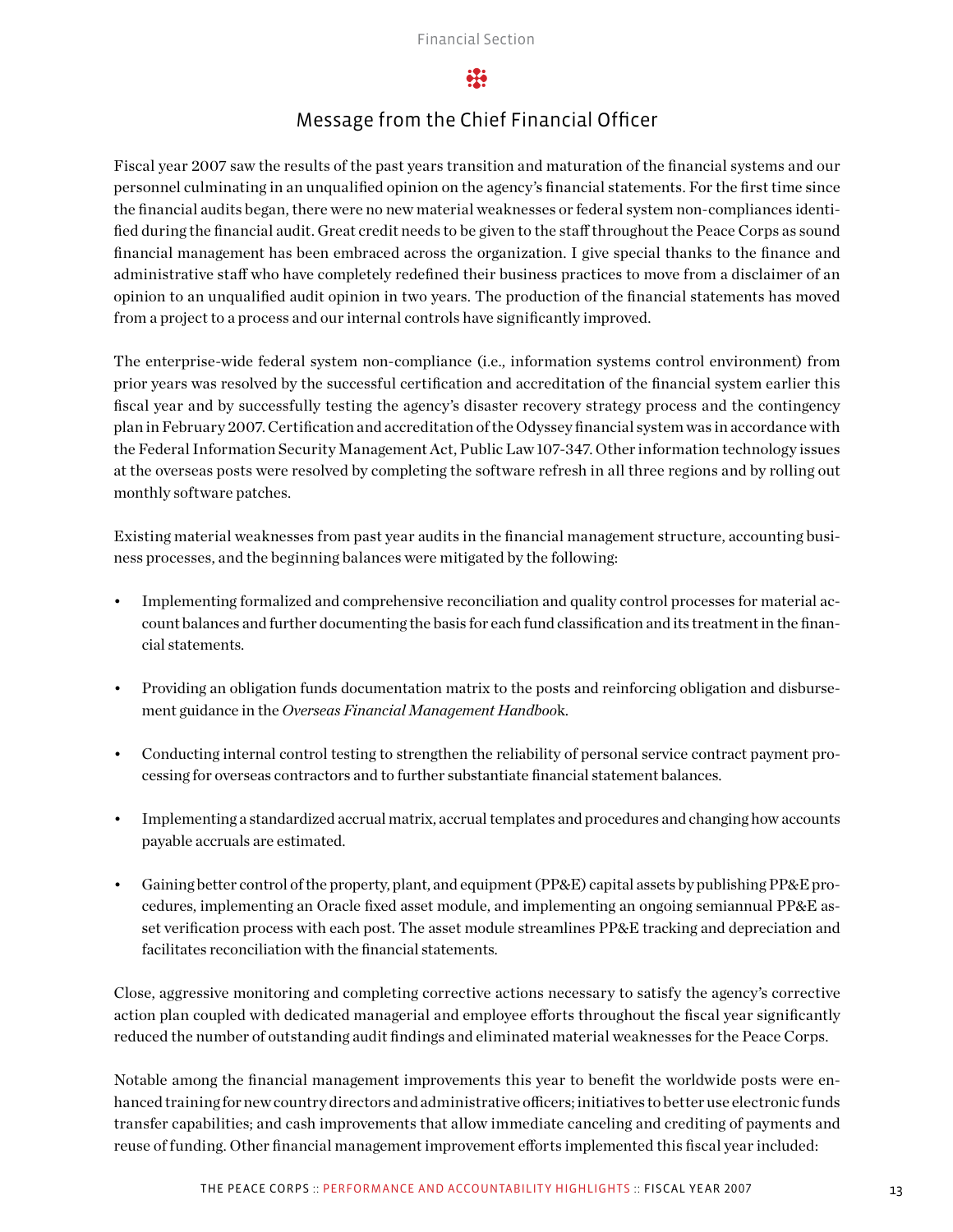- Implementing financial management performance metrics that measure critical activities to evaluate the agency's financial health.
- Monitoring closely the Inspector General's post and headquarters audits and reducing the outstanding financial oversight audit findings from 23 to one.
- • Eliminating a \$1.2 million debit card backlog that spanned several fiscal years.
- Changing to a new debit card platform that will automatically unload unused amounts on debit cards based on expiration date preventing future debit card problems.
- Replacing the manual method of referring debts to Treasury for collection with the Treasury's automated method, the FedDebt System.
- • Publishing updated financial policy and disseminating it rapidly throughout the agency.
- • Clearing outstanding cashier accountability out-of-balance conditions with the State Department in January 2007, with that balance remaining at zero at year's end.
- Issuing 10 *Peace Corps Manual* Sections, 11 *CFO Bulletins*, two CFO Policy Statements; updating 35 of 52 Chapters in the *Overseas Financial Management Handbook*; and issuing *Travel* and *Fiscal Coding Handbooks*.
- Clearing 515 old travel advances from expired funds which totaled more than \$200,000.
- Developing a process to monitor outstanding collections at posts using the FOR-Post accounting system.

The Auditor's report identified no material weaknesses during this year's financial audit but did identify significant deficiencies in our internal controls for the accounting business processes and the information system security controls. Those deficiencies will be addressed and corrected during the next fiscal year. Additionally, there are a few remaining outstanding audit findings from prior-year audits not yet fully resolved but progressing in accordance with the structured corrective action plan. Generally, resolving the outstanding audit findings is tied to future agency-wide events, such as conducting post IT audits or requires interaction with other federal agencies.

Looking forward to next year, internal control testing will be further expanded to include all key processes that impact financial reporting, further strengthening of the documentation for financial functions and processes, focus on financial management training for domestic and overseas staff, continued emphasis on hiring and retaining qualified staff, and continuing ongoing efforts to maintain and update Peace Corps manuals and handbooks.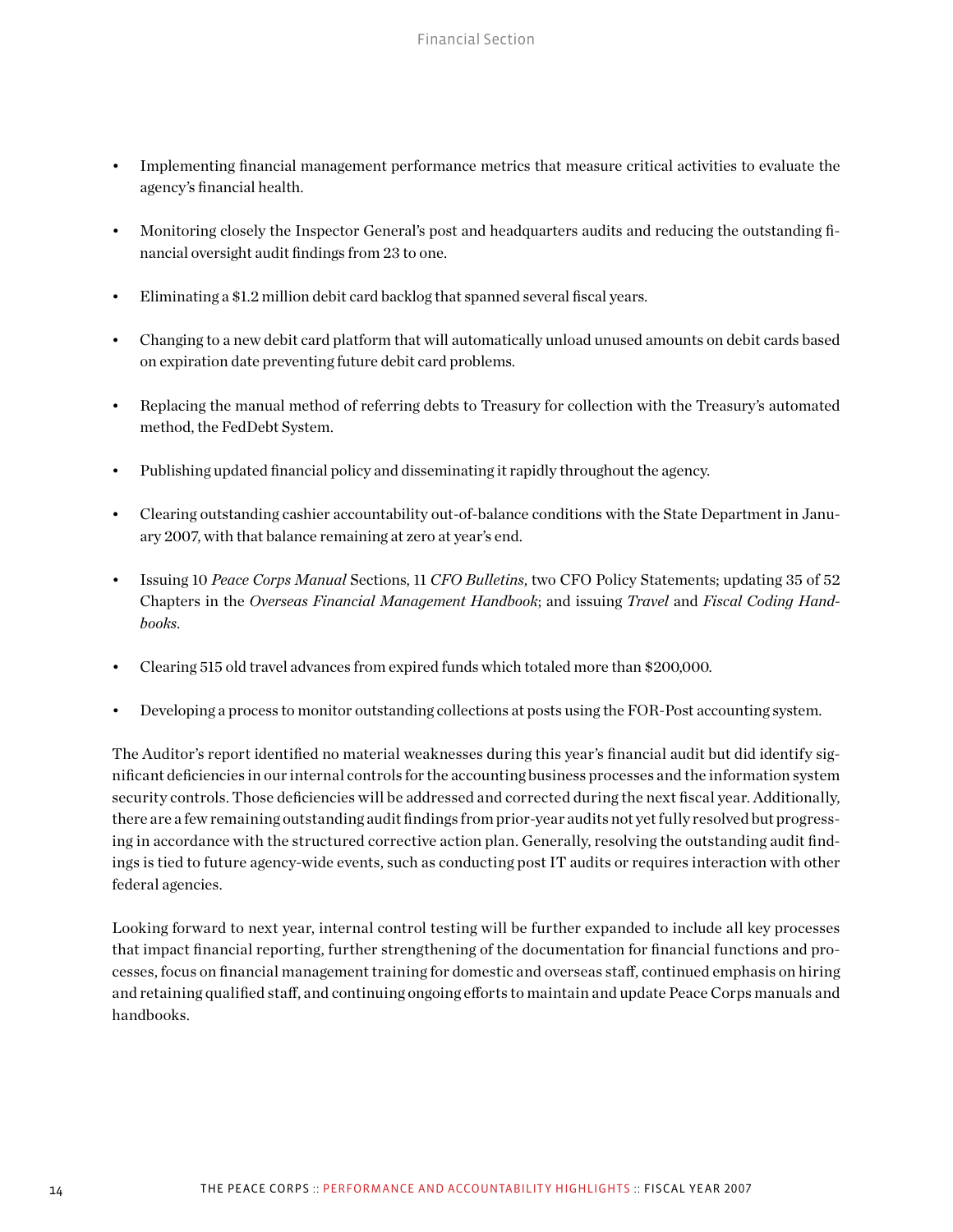We remain committed to excellence in financial management with a goal to refine the maturation level of Peace Corps financial systems and key agency-wide financial processes that maintain financial performance and to support all agency efforts to secure future unqualified opinions on the agency's financial statements.

The financial statements that follow were prepared in accordance with generally accepted accounting principles for federal government entities and by subjecting the statements to an independent audit. The Peace Corps' financial statements were prepared from its financial systems and processes using the most reliable and complete data available.

Seary S Schutter to

George A. Schutter III, CPA, CPCM Chief Financial Officer November 15, 2007



*CFO George Schutter, Niger*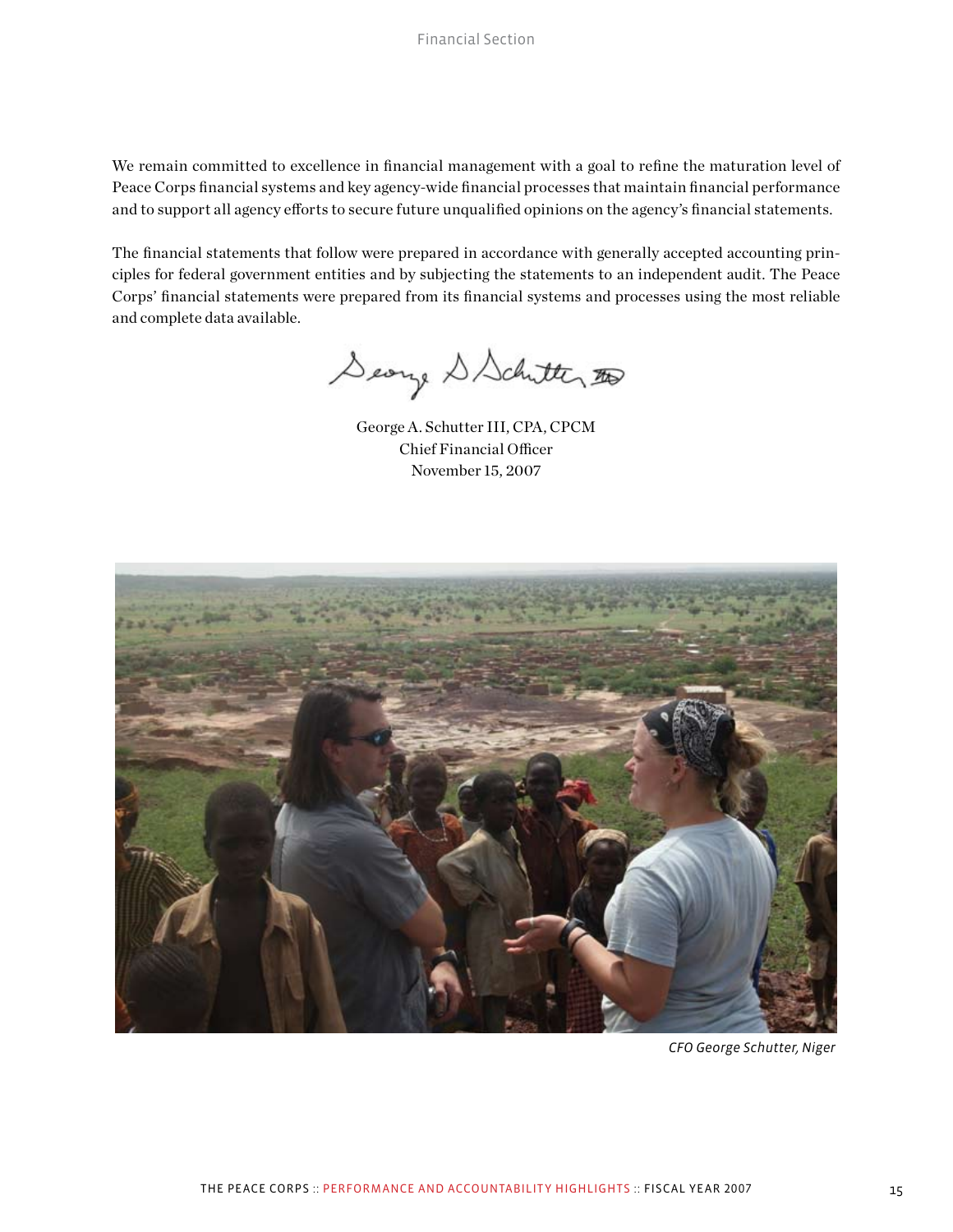# **Peace Corps Balance Sheet As of September 30, 2007 and 2006 (In Thousands)**

|                                                                       | 2007                |              | 2006                     |
|-----------------------------------------------------------------------|---------------------|--------------|--------------------------|
| <b>Assets</b>                                                         |                     |              | (Restated)               |
| Intragovernmental                                                     |                     |              |                          |
| <b>Fund Balance With Treasury (Note 2 and 3)</b>                      | \$125,652           |              | \$134,516                |
| <b>Accounts Receivable (Note 5)</b>                                   | 630                 |              | 980                      |
| <b>Total Intragovernmental</b>                                        | 126,282             |              | 135,496                  |
| <b>Cash and Other Monetary Assets (Note 4)</b>                        | 65                  |              | 65                       |
| <b>Accounts Receivable, Net (Note 5)</b>                              | 58                  |              | 183                      |
| General Property, Plant, and Equipment, Net (Note 6)                  | 32,657              |              | 32,980                   |
| Other                                                                 |                     |              |                          |
| <b>Prepaid Volunteer Living Allowances (Note 7)</b>                   | 3,984               |              | 3,813                    |
| <b>Other Assets (Note 8)</b>                                          | 2,510               |              | 430                      |
| <b>Subtotal Other</b>                                                 | 6,494               |              | 4,243                    |
| <b>Total Assets</b>                                                   | \$165,556           |              | \$172,967                |
| <b>Liabilities</b>                                                    |                     |              |                          |
| Intragovernmental                                                     |                     |              |                          |
| <b>Accounts Payable</b>                                               | \$<br>1,024         | $\mathbb{S}$ | 442                      |
| Other                                                                 |                     |              |                          |
| <b>FECA Liability (Note 9)</b>                                        | 24,236              |              | 24,157                   |
| <b>Other Liabilities (Note 10)</b>                                    | 2                   |              | 2                        |
| <b>Subtotal Other</b>                                                 | 24,238              |              | 24,159                   |
| <b>Total Intragovernmental</b>                                        | 25,262              |              | 24,601                   |
| <b>Accounts Payable</b>                                               | 8,313               |              | 11,767                   |
| <b>Federal Employee and Veteran Benefits (Note 9)</b>                 | 116,450             |              | 116,451                  |
| <b>Other</b>                                                          |                     |              |                          |
| <b>Other Employment Related Liability (Note 9)</b>                    | 7,590               |              | 9,840                    |
| <b>Non-Entity Funds</b>                                               | 32,597              |              | 27,379                   |
| <b>Accrued Funded Payroll and Leave</b>                               | 3,680               |              | 3,241                    |
| <b>Annual Leave (Note 9)</b>                                          | 7,310               |              | 6,673                    |
| <b>Other Liability (Note 10)</b>                                      | 750                 |              | 500                      |
| <b>Subtotal Other</b>                                                 | 51,927              |              | 47,633                   |
| <b>Total Liabilities</b>                                              | 201,952             |              | 200,452                  |
| <b>Commitments and Contingencies (Note 12)</b><br><b>Net Position</b> |                     |              |                          |
| <b>Unexpended Appropriations - Other Funds</b>                        | 81,586              |              | 92,863                   |
| <b>Cumulative Results of Operations - Other Funds</b>                 | (117,982)           |              | (120, 348)               |
| <b>Total Net Position</b>                                             |                     |              | $$$ (36,396) \$ (27,485) |
| <b>Total Liabilities and Net Position</b>                             | \$165,556 \$172,967 |              |                          |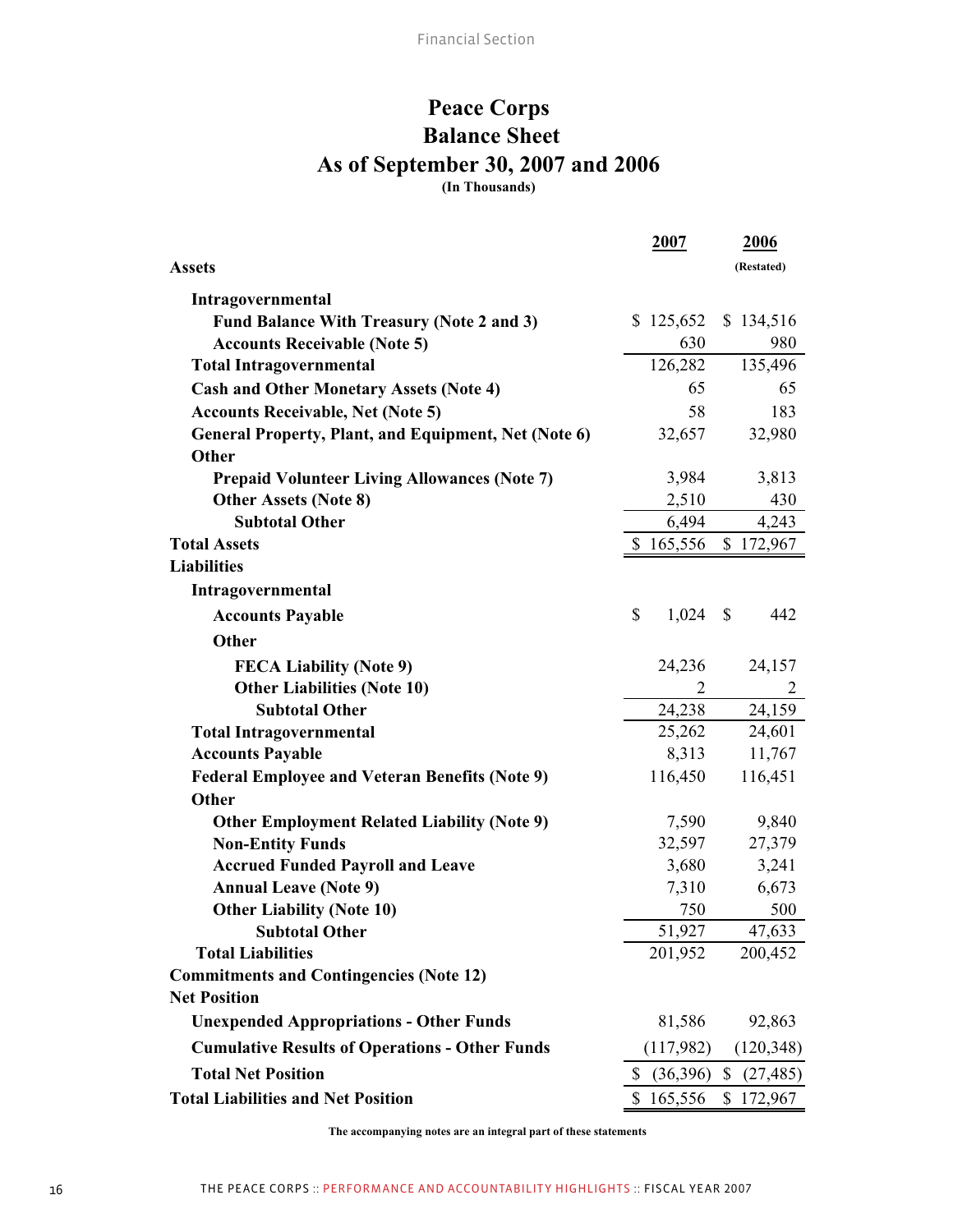# **Peace Corps Statement of Net Cost For the Years Ended September 30, 2007 and 2006**

(In Thousands)

| <b>Program Costs:</b>                                   | 2007       |               |
|---------------------------------------------------------|------------|---------------|
|                                                         |            |               |
| <b>Gross Costs</b>                                      | \$335,688  | \$ 314,734    |
| <b>Less: Earned Revenue (Note 14)</b>                   | 3,158      | 5,532         |
| <b>Net Program Costs</b>                                | 332,530    | 309,202       |
| <b>Costs Not Assigned to Programs</b>                   |            |               |
| <b>Less: Earned Revenues Not Attributed to Programs</b> |            |               |
| <b>Net Cost of Operations</b>                           | \$ 332,530 | 309.202<br>S. |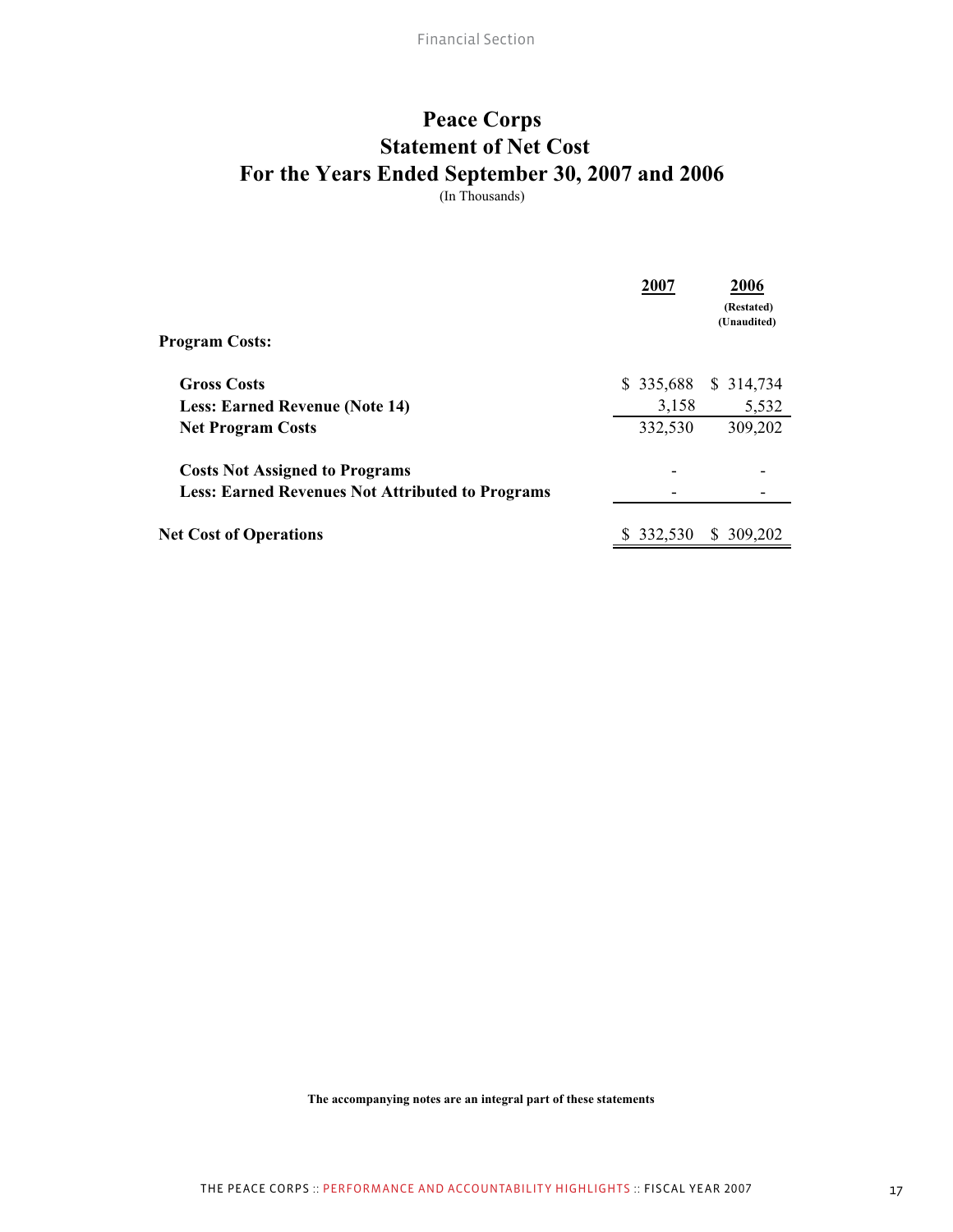# **Peace Corps Statement of Changes in Net Position For the Years Ended September 30, 2007 and 2006**

(In Thousands)

|                                                |              | 2007                      | 2006                        |  |  |
|------------------------------------------------|--------------|---------------------------|-----------------------------|--|--|
|                                                |              |                           | (Restated)<br>(Unaudited)   |  |  |
| <b>Cumulative Results of Operations</b>        |              |                           |                             |  |  |
| <b>Beginning Balances</b>                      | $\mathbb{S}$ | $(120,348)$ \$            | (120, 425)                  |  |  |
| <b>Adjustments</b>                             |              |                           |                             |  |  |
| <b>Corrections of Errors</b>                   |              | $\frac{(511)}{(120,859)}$ | $\frac{(6,492)}{(126.917)}$ |  |  |
| <b>Beginning Balances, As Adjusted</b>         |              |                           |                             |  |  |
| <b>Budgetary Financing Sources:</b>            |              |                           |                             |  |  |
| <b>Appropriations Used</b>                     |              | 330,685                   | 310,377                     |  |  |
| <b>Other Financing Sources (Non-Exchange):</b> |              |                           |                             |  |  |
| <b>Transfers-In/Out Reimbursement</b>          |              | (102)                     | 702                         |  |  |
| <b>Imputed Financing (Note 13)</b>             |              | 4,824                     | 4,692                       |  |  |
| <b>Total Financing Sources</b>                 |              | 335,407                   | 315,771                     |  |  |
| <b>Net Cost of Operations</b>                  |              | (332, 530)                | (309,202)                   |  |  |
| <b>Net Change</b>                              |              | 2,877                     | 6,569                       |  |  |
| <b>Cumulative Results of Operations</b>        |              | (117,982)                 | (120, 348)                  |  |  |
| <b>Unexpended Appropriations</b>               |              |                           |                             |  |  |
| <b>Beginning Balances</b>                      |              | 92,863                    | 84,896                      |  |  |
| <b>Adjustments</b>                             |              |                           |                             |  |  |
| <b>Corrections of Errors</b>                   |              |                           |                             |  |  |
| <b>Beginning Balances, As Adjusted</b>         |              | $\frac{(135)}{92,728}$    |                             |  |  |
| <b>Budgetary Financing Sources:</b>            |              |                           |                             |  |  |
| <b>Appropriations Received</b>                 |              | 319,700                   | 322,000                     |  |  |
| <b>Appropriations Transferred In/Out</b>       |              |                           | 1,100                       |  |  |
| <b>Other Adjustments</b>                       |              | (157)                     | (4,753)                     |  |  |
| <b>Appropriations Used</b>                     |              | (330, 685)                | (310, 377)                  |  |  |
| <b>Total Budgetary Financing Sources</b>       |              | (11, 142)                 | 7,970                       |  |  |
| <b>Total Unexpended Appropriations</b>         |              | 81,586                    | 92,863                      |  |  |
| <b>Net Position</b>                            | $\$$         | (36, 396)                 | \$<br>(27, 485)             |  |  |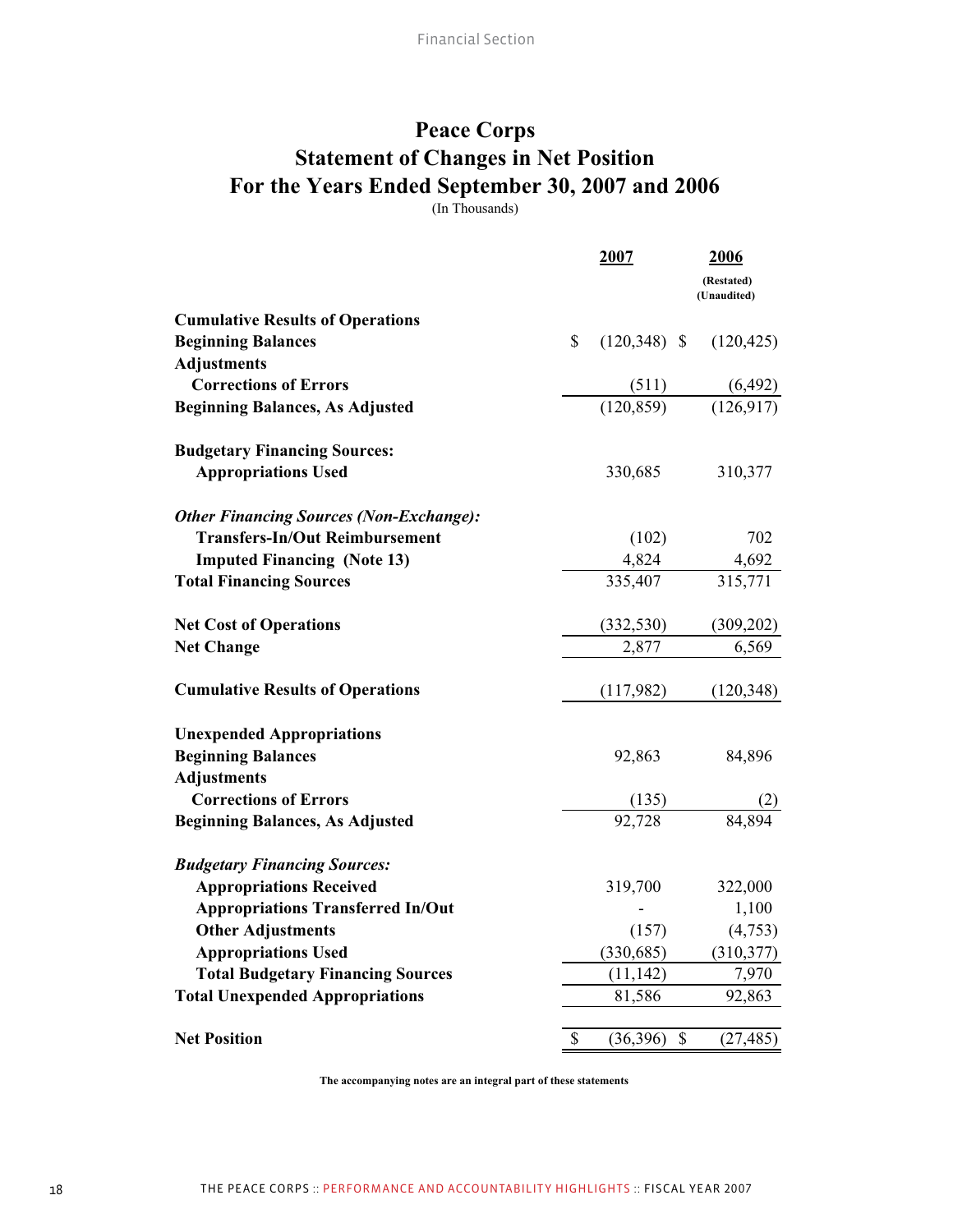## **Peace Corps Statement of Budgetary Resources For the Years Ended September 30, 2007 and 2006** (In Thousands)

| <b>Budetary Resources:</b>                                                            |               | <u> 2007</u>             |    | <u> 2006</u><br>(Restated)<br>(Unaudited) |
|---------------------------------------------------------------------------------------|---------------|--------------------------|----|-------------------------------------------|
| Unobligated Balance, Brought Forward, October 1                                       | \$            | 21,148                   | \$ | 20,356                                    |
| <b>Budgetary Authority</b>                                                            |               |                          |    |                                           |
| <b>Appropriations</b>                                                                 |               | 319,700                  |    | 322,000                                   |
| <b>Spending Authority From Offsetting Collections (Gross)</b><br><b>Earned</b>        |               |                          |    |                                           |
| Collected                                                                             |               | 4,789                    |    | 6,802                                     |
| <b>Change in Receivables from Federal Sources</b>                                     |               | (334)                    |    | 376                                       |
| <b>Change in Unfilled Customer Orders</b>                                             |               |                          |    |                                           |
| <b>Advance Received</b>                                                               |               | $\overline{a}$           |    | L,                                        |
| <b>Without Advance from Federal Sources</b>                                           |               | (150)                    |    | (2,064)                                   |
| Subtotal                                                                              |               | 324,005                  |    | 327,114                                   |
| Nonexpenditure Transfers, Net, Anticipated and Actual                                 |               | $\overline{a}$           |    | 1,100                                     |
| <b>Permanently Not Available</b>                                                      |               | 158                      |    | 4,753                                     |
| <b>Total Budgetary Resources</b>                                                      | \$            | 344.995                  | S  | 343,817                                   |
|                                                                                       |               |                          |    |                                           |
| <b>Status of Budgetary Resources:</b>                                                 |               |                          |    |                                           |
| <b>Obligations Incurred</b>                                                           |               |                          |    |                                           |
| <b>Direct</b>                                                                         | S             | 320,848                  | S  | 319,146                                   |
| Reimbursable                                                                          |               | 2,646                    |    | 3,522                                     |
| <b>Subtotal</b>                                                                       |               | 323,494                  |    | 322,668                                   |
| <b>Unobligated Balance</b>                                                            |               |                          |    |                                           |
| Apportioned                                                                           |               | 10,648                   |    | 7,828                                     |
| <b>Unobligated Balance Not Available</b>                                              |               | 10,853                   |    | 13,321                                    |
| <b>Total Status of Budgetary Resources</b>                                            | \$            | 344,995                  | \$ | 343,817                                   |
| <b>Change in Obligated Balance:</b>                                                   |               |                          |    |                                           |
| <b>Obligated Balance, Net</b>                                                         |               |                          |    |                                           |
| <b>Unpaid Obligations, Brought Forward, October 1</b>                                 | \$            | 87,860                   | -S | 82,624                                    |
| <b>Uncollected Customer Payments from Federal Sources, Brought Forward, October 1</b> |               | 438                      |    | 2,126                                     |
| <b>Total Unpaid Obligated Balance, Net</b>                                            |               | 87,422                   |    | 80,498                                    |
| <b>Obligations Incurred, net</b>                                                      |               | 323,494                  |    | 322,668                                   |
| <b>Gross Outlays</b>                                                                  |               | 338,407                  |    | 317,433                                   |
| <b>Obligated Balance Transferred, Net</b>                                             |               | $\overline{\phantom{a}}$ |    | $\overline{a}$                            |
| <b>Change in Uncollected Customer Payments from Federal Sources</b>                   |               | (484)                    |    | (1,688)                                   |
| <b>Obligated Balance, Net, End of Period</b>                                          |               |                          |    |                                           |
| <b>Unpaid Obligations</b>                                                             |               | 72,947                   |    | 87,860                                    |
| <b>Uncollected Customer Payments from Federal Sources</b>                             |               | (46)                     |    | 438                                       |
| Total Unpaid Obligated Balance, Net, End of Period                                    | <sup>\$</sup> | 72.993                   | S  | 87.422                                    |
| <b>NET OUTLAYS</b>                                                                    |               |                          |    |                                           |
| <b>Net Outlays</b>                                                                    |               |                          |    |                                           |
| <b>Gross Outlays</b>                                                                  | \$            | 338,407                  | -S | 317,433                                   |
| <b>Offsetting Collections</b>                                                         |               | 4,789                    |    | 6,802                                     |
| <b>Net Outlays</b>                                                                    | <sup>\$</sup> | 333,618                  | S  | 310,631                                   |